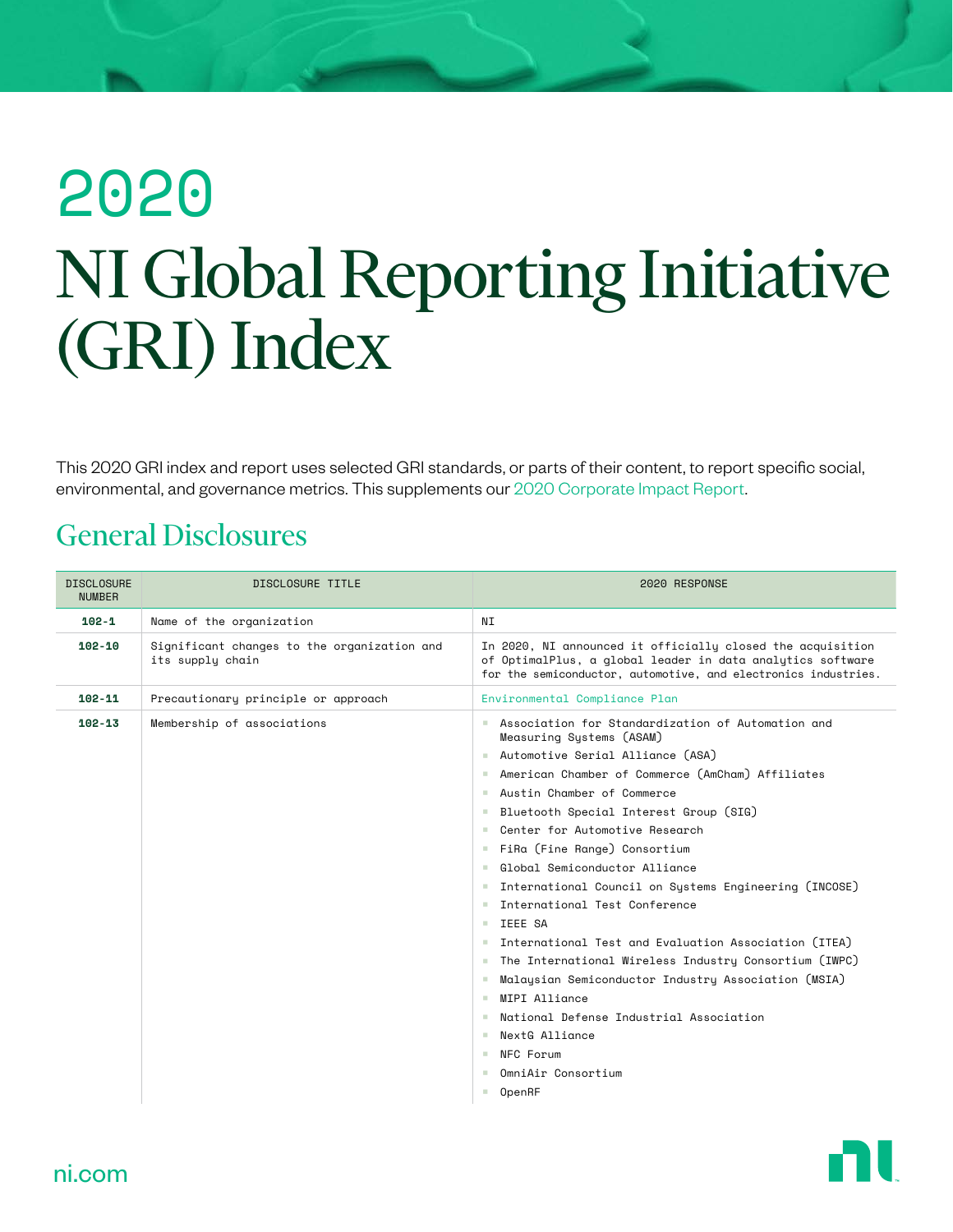| <b>DISCLOSURE</b><br><b>NUMBER</b> | DISCLOSURE TITLE                                        | 2020 RESPONSE                                                                                                                                                                                                                                                                                                                                                                                                                                                                                                                                                                                                                                                                                                                                                                                                                                                                                                                                                      |
|------------------------------------|---------------------------------------------------------|--------------------------------------------------------------------------------------------------------------------------------------------------------------------------------------------------------------------------------------------------------------------------------------------------------------------------------------------------------------------------------------------------------------------------------------------------------------------------------------------------------------------------------------------------------------------------------------------------------------------------------------------------------------------------------------------------------------------------------------------------------------------------------------------------------------------------------------------------------------------------------------------------------------------------------------------------------------------|
|                                    | Membership of associations (continued)                  | PXI Systems Alliance<br>m.<br>SEMI<br>a.<br>Semiconductor Industry Association<br><b>College</b><br>Semiconductors in America Coalition<br><b>College</b><br>STEM Education Coalition<br>a.<br>$\blacksquare$ TechNet<br>VDT Alliance<br><b>COLLEGE</b><br>■ Wi-Fi Alliance<br>Wireless Communication Alliance<br>and the<br>3GPP<br>a.<br>$-56$ Lab                                                                                                                                                                                                                                                                                                                                                                                                                                                                                                                                                                                                               |
| $102 - 14$                         | Statement from senior decision-maker                    | 2020 Corporate Impact Report-Letter from Eric Starkloff                                                                                                                                                                                                                                                                                                                                                                                                                                                                                                                                                                                                                                                                                                                                                                                                                                                                                                            |
| $102 - 15$                         | Key impacts, risks, and opportunities                   | Materiality Assessment                                                                                                                                                                                                                                                                                                                                                                                                                                                                                                                                                                                                                                                                                                                                                                                                                                                                                                                                             |
| $102 - 16$                         | Values, principles, standards, and norms<br>of behavior | Code of Ethics training is administered annually to<br>all active employees and addresses anti-bribery and<br>anti-corruption. Additionally, a standalone training on<br>the ethics of business gifts and entertainment, including<br>the corruption risk associated with gift-giving, was<br>assigned to a targeted group of employees with gift-giving<br>privileges and/or approval authority in Q1 2021.<br>NI has an Ethics & Compliance SharePoint page, which<br>contains information on the following:<br>EthicsPoint "Hotline" website<br>EthicsPoint "Hotline" phone numbers by country<br>Guide to Code and Compliance policies<br>Ethics & Compliance at NI: Quick Facts<br>■ NI's Code of Ethics<br>Anti-Bribery and Anti-Corruption Policy<br>■ Antitrust Policy<br>■ Business Gifts and Entertainment Policy<br>Conflict of Interest Policy<br>Employee Values and Guidelines<br>$\mathcal{L}_{\mathcal{A}}$<br><b>E</b> Insider Trading Compliance |
| $102 - 17$                         | Mechanisms for advice and concerns<br>about ethics      | NI has an Ethics & Compliance SharePoint page for<br>employees, which contains information on the following:<br>EthicsPoint "Hotline" website<br>EthicsPoint "Hotline" phone numbers by country<br>Guide to Code and Compliance policies<br>Ethics & Compliance at NI: Quick Facts<br>NI's Code of Ethics<br>a.<br>Anti-Bribery and Anti-Corruption Policy<br>- Antitrust Policy<br>Business Gifts and Entertainment Policy<br><b>College</b><br>Conflict of Interest Policy<br><b>College</b><br>Employee Values and Guidelines<br>a.<br><b>E</b> Insider Trading Compliance                                                                                                                                                                                                                                                                                                                                                                                      |
| 102-18                             | Governance structure                                    | Proxy Statement                                                                                                                                                                                                                                                                                                                                                                                                                                                                                                                                                                                                                                                                                                                                                                                                                                                                                                                                                    |
| $102 - 2$                          | Activities, brands, products, and services              | $10 - K$                                                                                                                                                                                                                                                                                                                                                                                                                                                                                                                                                                                                                                                                                                                                                                                                                                                                                                                                                           |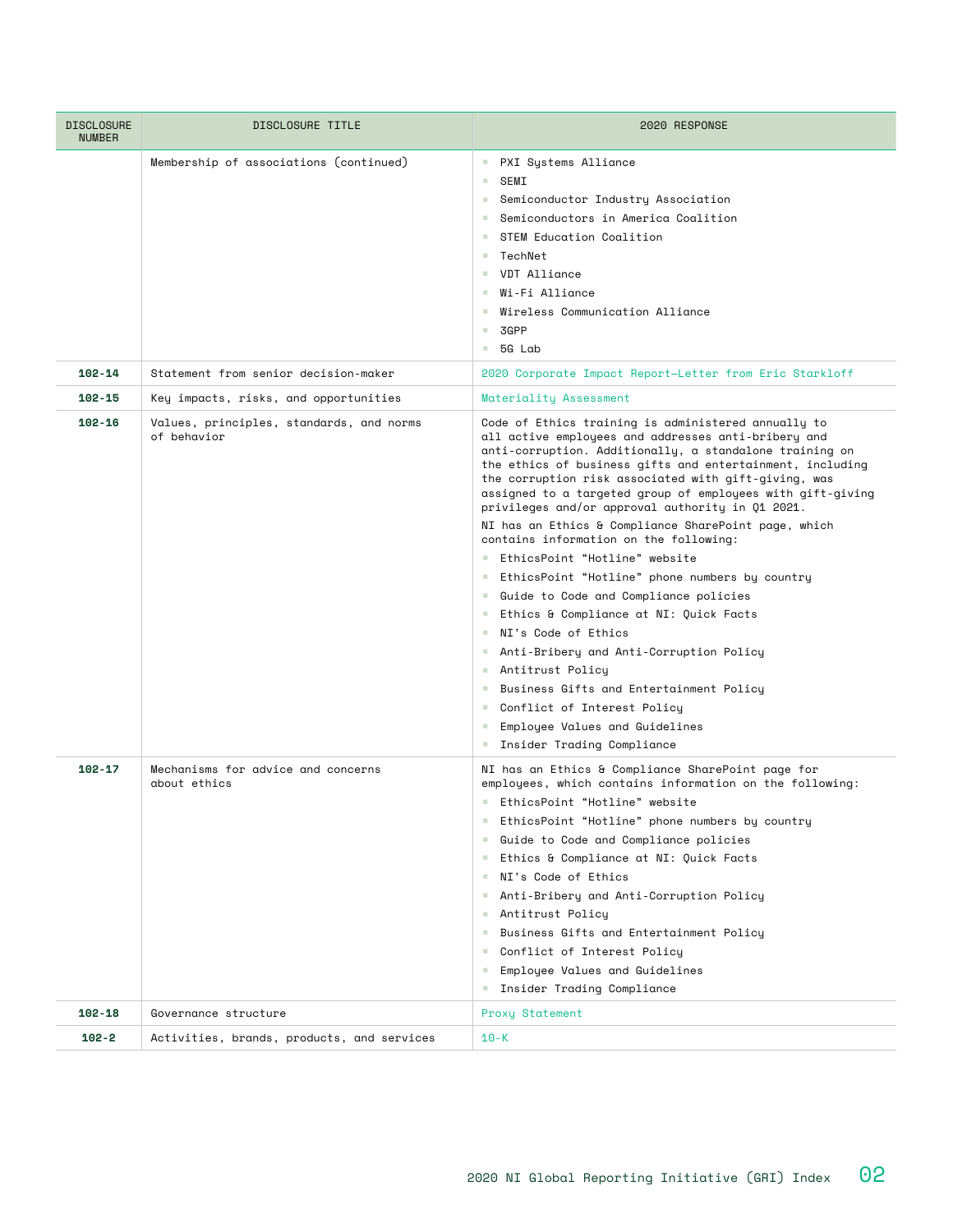| <b>DISCLOSURE</b><br><b>NUMBER</b> | DISCLOSURE TITLE                                                                               | 2020 RESPONSE                                                                                                                                                                                                                                                                                                                                                                                                                                                                                                                                                                                                                                                                                                                                                                                                                                                                                                                                                                                                                                                                                                                                                                                                                                                                                                                                                                                                                                                                                                              |
|------------------------------------|------------------------------------------------------------------------------------------------|----------------------------------------------------------------------------------------------------------------------------------------------------------------------------------------------------------------------------------------------------------------------------------------------------------------------------------------------------------------------------------------------------------------------------------------------------------------------------------------------------------------------------------------------------------------------------------------------------------------------------------------------------------------------------------------------------------------------------------------------------------------------------------------------------------------------------------------------------------------------------------------------------------------------------------------------------------------------------------------------------------------------------------------------------------------------------------------------------------------------------------------------------------------------------------------------------------------------------------------------------------------------------------------------------------------------------------------------------------------------------------------------------------------------------------------------------------------------------------------------------------------------------|
| $102 - 20$                         | Executive-level responsibility for economic,<br>environmental, and social topics               | The oversight, management, and implementation of ESG programs<br>and initiatives are structured to ensure these efforts are<br>trulu cross-functional and collaborative and are championed<br>by executive leadership. The Board oversees ESG matters<br>through its governance, audit and compensation committees.<br>The executive leadership team ("ELT") generally implements<br>these programs through the Diversity Equity and Inclusion<br>("DEI") Executive Council, Executive Impact Council, and the<br>management leaders and related working groups.<br>Tabitha Upshaw, senior director of brand, reputation, and<br>impact, leads Corporate Impact.<br>Kazique Prince, director of diversity, equity, and inclusion,<br>leads DEI.<br>2020 Corporate Impact Report—Letter from Tabitha Upshaw and<br>Kazique Prince                                                                                                                                                                                                                                                                                                                                                                                                                                                                                                                                                                                                                                                                                           |
| $102 - 21$                         | Consulting stakeholders on economic,<br>environmental, and social topics                       | In recent years, we have actively solicited the perspectives<br>of many of our stockholders to help identify focus areas<br>and priorities for the coming year. For example, outreach<br>efforts in the third quarter of 2020 included requesting<br>calls with our top 20 institutional stockholders. The<br>discussions that were held with those who accepted our<br>invitation were directed primarily toward (i) our growth<br>strategy with a focus on software, system-level product<br>offerings, services, and streamlining the process of doing<br>business with NI; (ii) support of our employees during the<br>COVID-19 pandemic; (iii) elevation of diversity initiatives;<br>(iv) disclosure of diversity metrics; and (v) our Corporate<br>Impact Strategy.<br>Each year the constructive and candid feedback we receive<br>during these investor meetings helps inform our priorities,<br>assess our progress, and enhance our corporate governance<br>practices and disclosures.<br>In 2020, NI conducted a formal materiality assessment,<br>which included engaging a wide range of our internal and<br>external stakeholders to solicit their thoughts and input<br>on the most material environmental, social, and governance-<br>related issues facing NI and its industry. We spent 2020<br>interviewing our stakeholders-including NI stockholders,<br>leaders, employees, suppliers and partners-to inform the<br>development of our 2030 Corporate Impact Strategy launched<br>in February 2021. |
| $102 - 22$                         | Composition of the highest governance body and<br>its committees                               | Proxy Statement                                                                                                                                                                                                                                                                                                                                                                                                                                                                                                                                                                                                                                                                                                                                                                                                                                                                                                                                                                                                                                                                                                                                                                                                                                                                                                                                                                                                                                                                                                            |
| 102-23                             | Chair of the highest governance body                                                           | Proxy Statement                                                                                                                                                                                                                                                                                                                                                                                                                                                                                                                                                                                                                                                                                                                                                                                                                                                                                                                                                                                                                                                                                                                                                                                                                                                                                                                                                                                                                                                                                                            |
| 102-24                             | Nominating and selecting the highest<br>governance body                                        | Proxy Statement                                                                                                                                                                                                                                                                                                                                                                                                                                                                                                                                                                                                                                                                                                                                                                                                                                                                                                                                                                                                                                                                                                                                                                                                                                                                                                                                                                                                                                                                                                            |
| $102 - 25$                         | Conflicts of interest                                                                          | NI has a Conflict of Interest Policy and Conflict of<br>Interest Disclosure Form, which is shared with employees<br>on NI's Ethics & Compliance SharePoint page. NI's Conflict<br>of Interest Policy was updated July 19, 2021.                                                                                                                                                                                                                                                                                                                                                                                                                                                                                                                                                                                                                                                                                                                                                                                                                                                                                                                                                                                                                                                                                                                                                                                                                                                                                            |
| 102-26                             | Role of highest governance body in setting<br>purpose, values, and stratequ                    | Proxy Statement                                                                                                                                                                                                                                                                                                                                                                                                                                                                                                                                                                                                                                                                                                                                                                                                                                                                                                                                                                                                                                                                                                                                                                                                                                                                                                                                                                                                                                                                                                            |
| 102-29                             | Highest governing body identifying and managing<br>economic, environmental, and social impacts | Proxy Statement                                                                                                                                                                                                                                                                                                                                                                                                                                                                                                                                                                                                                                                                                                                                                                                                                                                                                                                                                                                                                                                                                                                                                                                                                                                                                                                                                                                                                                                                                                            |
| $102 - 3$                          | Location of headquarters                                                                       | 11500 North Mopac Expwy, Austin, Texas 78759                                                                                                                                                                                                                                                                                                                                                                                                                                                                                                                                                                                                                                                                                                                                                                                                                                                                                                                                                                                                                                                                                                                                                                                                                                                                                                                                                                                                                                                                               |
| 102-31                             | Highest governance body review of economic,<br>environmental, and social topics                | Proxy Statement                                                                                                                                                                                                                                                                                                                                                                                                                                                                                                                                                                                                                                                                                                                                                                                                                                                                                                                                                                                                                                                                                                                                                                                                                                                                                                                                                                                                                                                                                                            |
| $102 - 38$                         | Annual total compensation ratio                                                                | Proxy Statement                                                                                                                                                                                                                                                                                                                                                                                                                                                                                                                                                                                                                                                                                                                                                                                                                                                                                                                                                                                                                                                                                                                                                                                                                                                                                                                                                                                                                                                                                                            |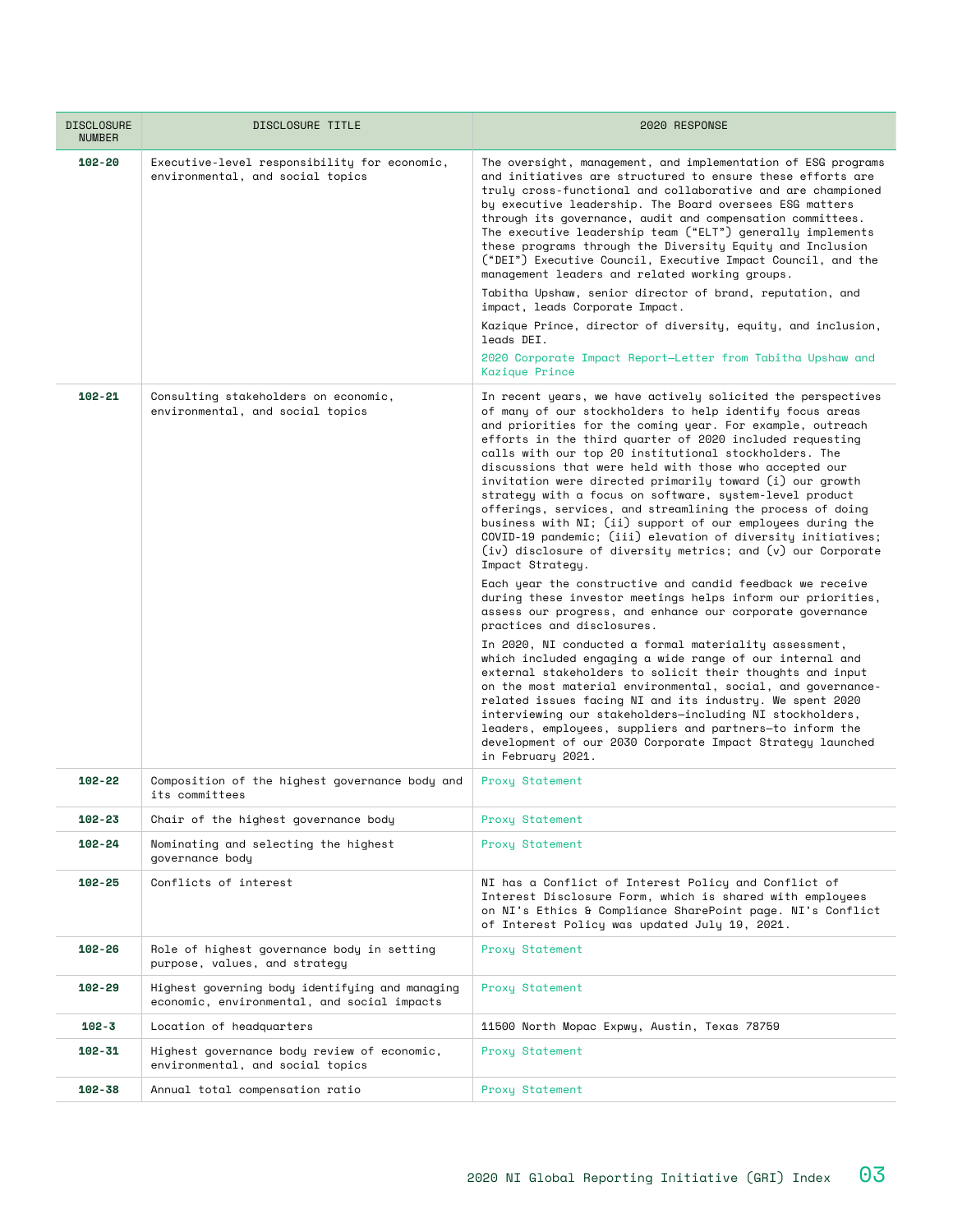| <b>DISCLOSURE</b><br><b>NUMBER</b> | DISCLOSURE TITLE                                              | 2020 RESPONSE                                                                                                                                                                                                                                                                                                                                                                                                                                                                                                                                                                                                                                                                                                                                                                                                                                                                                                                                                                                                                                                                                                                                                                                                                                               |
|------------------------------------|---------------------------------------------------------------|-------------------------------------------------------------------------------------------------------------------------------------------------------------------------------------------------------------------------------------------------------------------------------------------------------------------------------------------------------------------------------------------------------------------------------------------------------------------------------------------------------------------------------------------------------------------------------------------------------------------------------------------------------------------------------------------------------------------------------------------------------------------------------------------------------------------------------------------------------------------------------------------------------------------------------------------------------------------------------------------------------------------------------------------------------------------------------------------------------------------------------------------------------------------------------------------------------------------------------------------------------------|
| $102 - 39$                         | Percentage increase in annual total<br>compensation ratio     | Proxy Statement                                                                                                                                                                                                                                                                                                                                                                                                                                                                                                                                                                                                                                                                                                                                                                                                                                                                                                                                                                                                                                                                                                                                                                                                                                             |
| $102 - 4$                          | Location of operations                                        | Proxy Statement                                                                                                                                                                                                                                                                                                                                                                                                                                                                                                                                                                                                                                                                                                                                                                                                                                                                                                                                                                                                                                                                                                                                                                                                                                             |
| $102 - 40$                         | List of stakeholder groups                                    | Customers<br>Employees<br>Suppliers<br>Shareholders<br>Trade Organizations and Associations<br>Local Communities                                                                                                                                                                                                                                                                                                                                                                                                                                                                                                                                                                                                                                                                                                                                                                                                                                                                                                                                                                                                                                                                                                                                            |
| $102 - 42$                         | Identifying and selecting stakeholders                        | Materiality Assessment                                                                                                                                                                                                                                                                                                                                                                                                                                                                                                                                                                                                                                                                                                                                                                                                                                                                                                                                                                                                                                                                                                                                                                                                                                      |
| $102 - 43$                         | Approach to stakeholder engagement                            | In 2020, NI hired outside consultants experienced in<br>conducting materiality assessments to determine which<br>stakeholders to engage with as well as which questions<br>needed to be asked to gain insight into the most important<br>environmental, social, and economic issues facing NI.<br>The materiality assessment was conducted in two aligned<br>workstreams: stakeholder engagement and impact assessment.<br>Five stakeholder groups were interviewed and surveyed to<br>determine which material aspects were considered priorities,<br>and nearly 50 metrics were assessed to evaluate the<br>potential impact of NI's industry on the material aspects<br>identified using more than 30 external and reputable<br>resources.<br>For this assessment, a stakeholder is defined as an<br>individual or entity that can reasonably be expected to<br>affect, or be affected by, NI's activities, products,<br>services, or objectives. A customized process was designed<br>for NI to identify stakeholders, define engagement<br>strategies, identify material aspects, and interpret the<br>results. The results of this assessment were and will<br>continue to be used in NI's future reporting, goal-setting,<br>and strategic planning. |
| $102 - 44$                         | Key topics and concerns raised                                | Materiality Assessment                                                                                                                                                                                                                                                                                                                                                                                                                                                                                                                                                                                                                                                                                                                                                                                                                                                                                                                                                                                                                                                                                                                                                                                                                                      |
| $102 - 45$                         | Entities included in the consolidated<br>financial statements | $10 - K$                                                                                                                                                                                                                                                                                                                                                                                                                                                                                                                                                                                                                                                                                                                                                                                                                                                                                                                                                                                                                                                                                                                                                                                                                                                    |
| $102 - 46$                         | Defining report content and topic boundaries                  | All data being reported is global NI data unless<br>otherwise noted.<br>Most environmental data includes NI's top 14 sites, which<br>represent 77% of all NI employees.                                                                                                                                                                                                                                                                                                                                                                                                                                                                                                                                                                                                                                                                                                                                                                                                                                                                                                                                                                                                                                                                                     |
| $102 - 47$                         | List of material topics                                       | Materiality Assessment                                                                                                                                                                                                                                                                                                                                                                                                                                                                                                                                                                                                                                                                                                                                                                                                                                                                                                                                                                                                                                                                                                                                                                                                                                      |
| $102 - 49$                         | Changes in reporting                                          | NI has included additional metrics and reporting frameworks<br>since last reporting on corporate impact metrics in 2019.<br>New metrics have been included to disclose performance<br>against NI's 15 corporate impact goals, which were published<br>in NI's Corporate Impact Strategy in February 2021.<br>In addition to these impact goal metrics, NI is also<br>reporting on SASB disclosures for the first time.                                                                                                                                                                                                                                                                                                                                                                                                                                                                                                                                                                                                                                                                                                                                                                                                                                      |
| $102 - 5$                          | Ownership and legal form                                      | Proxy Statement                                                                                                                                                                                                                                                                                                                                                                                                                                                                                                                                                                                                                                                                                                                                                                                                                                                                                                                                                                                                                                                                                                                                                                                                                                             |
| 102-50                             | Reporting period                                              | January 1-December 31, 2020                                                                                                                                                                                                                                                                                                                                                                                                                                                                                                                                                                                                                                                                                                                                                                                                                                                                                                                                                                                                                                                                                                                                                                                                                                 |
| $102 - 51$                         | Date of most recent report                                    | NI's 2019 ESG Metrics Report and 2019 GRI Index were<br>published in the fall of 2020.                                                                                                                                                                                                                                                                                                                                                                                                                                                                                                                                                                                                                                                                                                                                                                                                                                                                                                                                                                                                                                                                                                                                                                      |
| 102-52                             | Reporting cycle                                               | Annual                                                                                                                                                                                                                                                                                                                                                                                                                                                                                                                                                                                                                                                                                                                                                                                                                                                                                                                                                                                                                                                                                                                                                                                                                                                      |
| 102-53                             | Contact point for questions regarding<br>the report           | Tabitha Upshaw: tabitha.upshawani.com                                                                                                                                                                                                                                                                                                                                                                                                                                                                                                                                                                                                                                                                                                                                                                                                                                                                                                                                                                                                                                                                                                                                                                                                                       |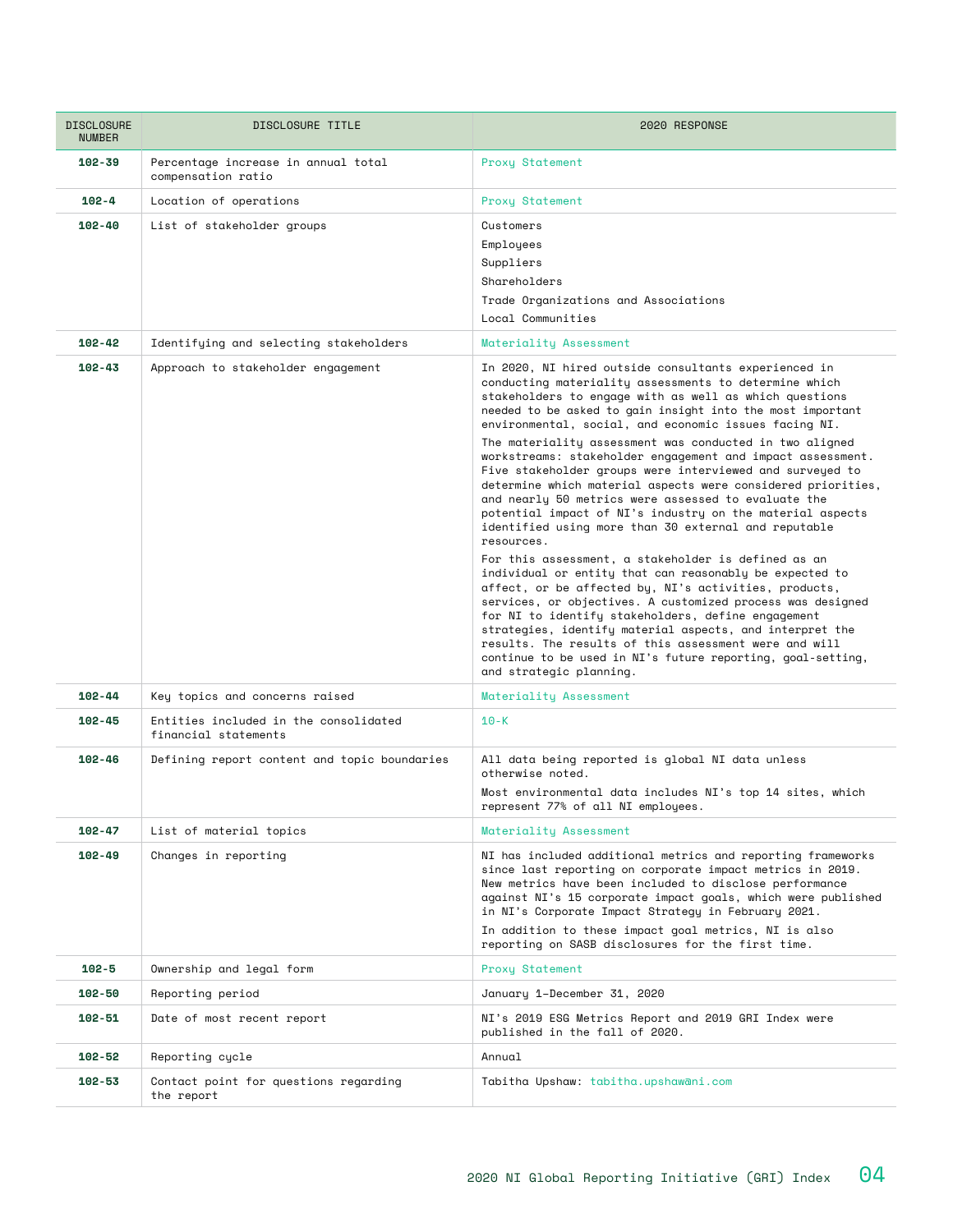| <b>DISCLOSURE</b><br><b>NUMBER</b> | DISCLOSURE TITLE                                            |                                                                                                                                        | 2020 RESPONSE                                                                                                                                                                                                                                                                                                                                                                                                                                                                                                                                                                                                                                                 |                      |                                                |
|------------------------------------|-------------------------------------------------------------|----------------------------------------------------------------------------------------------------------------------------------------|---------------------------------------------------------------------------------------------------------------------------------------------------------------------------------------------------------------------------------------------------------------------------------------------------------------------------------------------------------------------------------------------------------------------------------------------------------------------------------------------------------------------------------------------------------------------------------------------------------------------------------------------------------------|----------------------|------------------------------------------------|
| $102 - 54$                         | Claims of reporting in accordance with the<br>GRI Standards | NI is using selected GRI standards, or parts of their<br>content, to report specific social, environmental, and<br>governance metrics. |                                                                                                                                                                                                                                                                                                                                                                                                                                                                                                                                                                                                                                                               |                      |                                                |
| 102-55                             | GRI content index                                           | GRI Index provided                                                                                                                     |                                                                                                                                                                                                                                                                                                                                                                                                                                                                                                                                                                                                                                                               |                      |                                                |
| $102 - 6$                          | Markets served                                              | $10 - K$                                                                                                                               |                                                                                                                                                                                                                                                                                                                                                                                                                                                                                                                                                                                                                                                               |                      |                                                |
| $102 - 7$                          | Scale of the organization                                   | $10 - K$                                                                                                                               |                                                                                                                                                                                                                                                                                                                                                                                                                                                                                                                                                                                                                                                               |                      |                                                |
| $102 - 8$                          | Information on employees and other workers                  | <b>GENDER GROUP</b>                                                                                                                    | FULL-TIME<br>REGULAR                                                                                                                                                                                                                                                                                                                                                                                                                                                                                                                                                                                                                                          | PART-TIME<br>REGULAR | EMPLOYEE<br><b>HEADCOUNT</b><br>(TOTAL)        |
|                                    |                                                             | Female                                                                                                                                 | 2,193                                                                                                                                                                                                                                                                                                                                                                                                                                                                                                                                                                                                                                                         | 34                   | 2,227                                          |
|                                    |                                                             | Male                                                                                                                                   | 4,781                                                                                                                                                                                                                                                                                                                                                                                                                                                                                                                                                                                                                                                         | 20                   | 4,801                                          |
|                                    |                                                             | Unknown                                                                                                                                | 10                                                                                                                                                                                                                                                                                                                                                                                                                                                                                                                                                                                                                                                            | $\Theta$             | 10                                             |
|                                    |                                                             | Grand Total                                                                                                                            | 6,984                                                                                                                                                                                                                                                                                                                                                                                                                                                                                                                                                                                                                                                         | 53                   | 7,037                                          |
|                                    |                                                             | REGION                                                                                                                                 | FULL-TIME<br>REGULAR                                                                                                                                                                                                                                                                                                                                                                                                                                                                                                                                                                                                                                          | PART-TIME<br>REGULAR | <b>EMPLOYEE</b><br><b>HEADCOUNT</b><br>(TOTAL) |
|                                    |                                                             | AMER                                                                                                                                   | 2,774                                                                                                                                                                                                                                                                                                                                                                                                                                                                                                                                                                                                                                                         | 17                   | 2,791                                          |
|                                    |                                                             | APAC                                                                                                                                   | 2,055                                                                                                                                                                                                                                                                                                                                                                                                                                                                                                                                                                                                                                                         | $\mathbf{1}$         | 2,056                                          |
|                                    |                                                             | EMEA                                                                                                                                   | 2,155                                                                                                                                                                                                                                                                                                                                                                                                                                                                                                                                                                                                                                                         | 36                   | 2,191                                          |
|                                    |                                                             | Grand Total                                                                                                                            | 6,984                                                                                                                                                                                                                                                                                                                                                                                                                                                                                                                                                                                                                                                         | 53                   | 7,037                                          |
| $102 - 9$                          | Supply chain                                                |                                                                                                                                        | Our global procurement mission is to provide a dynamic,<br>strategically accessible, world-class supply base, creating<br>a sustainable competitive advantage in every aspect of<br>our global business through continuous improvement. We<br>engage with ~500 third-party suppliers to supply NI with<br>materials, services, software, and finished goods. The<br>total number of suppliers throughout the supply chain for<br>all of NI is approximately 6,000. Our total annual spend is<br>roughly \$550M USD across approximately 38 countries with 90%<br>coming from the United States, Malaysia, Germany, Hungary,<br>Singapore, Ireland, and China. |                      |                                                |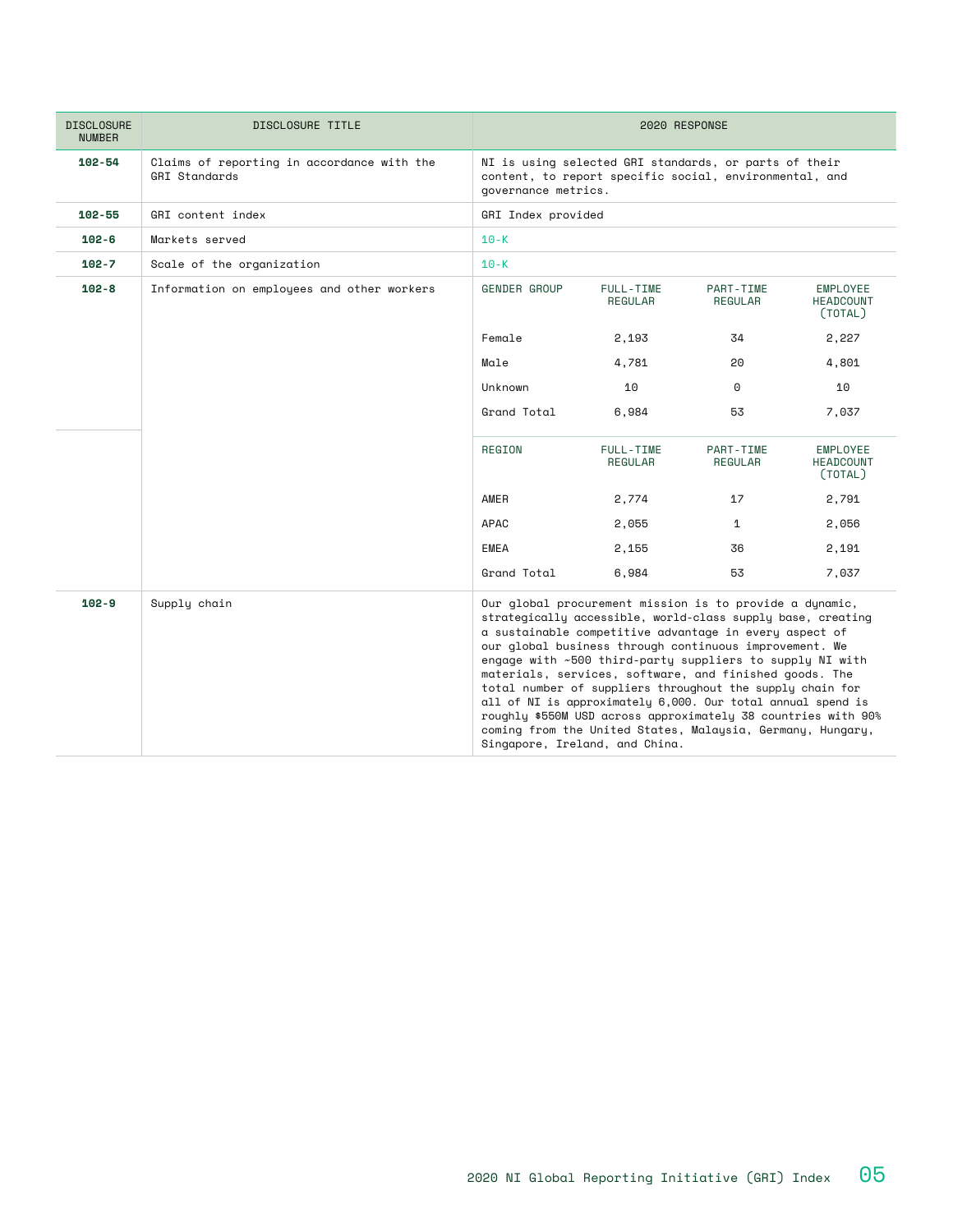## Economic Performance

| <b>DISCLOSURE</b><br><b>NUMBER</b> | DISCLOSURE TITLE                                               | 2020 RESPONSE                                                                                                                                                                                                                                                                                                                                                          |
|------------------------------------|----------------------------------------------------------------|------------------------------------------------------------------------------------------------------------------------------------------------------------------------------------------------------------------------------------------------------------------------------------------------------------------------------------------------------------------------|
| $201 - 1$                          | Direct economic value generated and distributed                | $10-K$                                                                                                                                                                                                                                                                                                                                                                 |
| $201 - 3$                          | Defined benefit plan obligations and other<br>retirement plans | U.S. Benefits<br>Basic Employee Life and Accidental Death &<br>Dismemberment (AD&D) Insurance: NI provides Basic<br>Life and AD&D insurance through The Lincoln Financial<br>Group, with a benefit of two times an employee's<br>annual salary, up to \$500,000. Full-time employees                                                                                   |
|                                    |                                                                | automatically receive Basic Life and AD&D insurance<br>even if they elect to waive other coverage.<br>Additional Employee Life Insurance: Eligible<br>employees may purchase Additional Employee Life<br>Insurance for themselves and their dependents.                                                                                                                |
|                                    |                                                                | Retirement Planning-401(k): NI will match 50% of<br>eligible employees' contributions up to the first 8%<br>(4% total) starting the first of the month following<br>their one-year anniversary. The match happens<br>each pay period, and employees are 100% vested.<br>Administrative and record-keeping services for this<br>plan are provided by Schwab Retirement. |
|                                    |                                                                | Medical Benefits: NI offers benefits to full-time<br>employees working 30 hours or more a week to help them<br>maintain their wellbeing through preventive care and<br>access to an extensive network of providers, as well<br>as affordable prescription medication. Medical and<br>prescription coverage is provided by BCBSTX or Kaiser.                            |
|                                    |                                                                | Health Savings Account (HSA): NI offers HSAs to<br>employees who enroll in the Core or Value HDHP.<br>Contributions to an HSA are tax-free, and withdrawals<br>for qualified medical expenses are tax-free.                                                                                                                                                            |
|                                    |                                                                | Flexible Spending Accounts: NI offers the following<br>opportunities for employees to set aside pre-tax<br>payroll deductions to pay for out-of-pocket expenses:                                                                                                                                                                                                       |
|                                    |                                                                | ■ Health Care Flexible Spending Account: Employees<br>can contribute up to \$2,750 for qualified<br>medical expenses.                                                                                                                                                                                                                                                  |
|                                    |                                                                | Limited-Use Flexible Spending Account: This<br><b>COL</b><br>account complements NI's HSA. Employees can<br>contribute up to \$2,750 for reimbursement of<br>eligible dental and vision expenses.                                                                                                                                                                      |
|                                    |                                                                | ■ Day Care Flexible Spending Account: Employees can<br>set aside up to \$5,000 per household for elder or<br>child day care expenses.                                                                                                                                                                                                                                  |

### Market Presence

| <b>DISCLOSURE</b><br><b>NUMBER</b> | DISCLOSURE TITLE                                                                | 2020 RESPONSE                                                               |
|------------------------------------|---------------------------------------------------------------------------------|-----------------------------------------------------------------------------|
| $202 - 1$                          | Ratios of standard entry-level wage by gender<br>compared to local minimum wage | Hungary: (Female: 120%, Male: 119%)<br>Malaysia: (Female: 122%, Male: 113%) |
| 202-2                              | Proportion of senior management hired<br>from the local community               | No VP+ hired in 2020                                                        |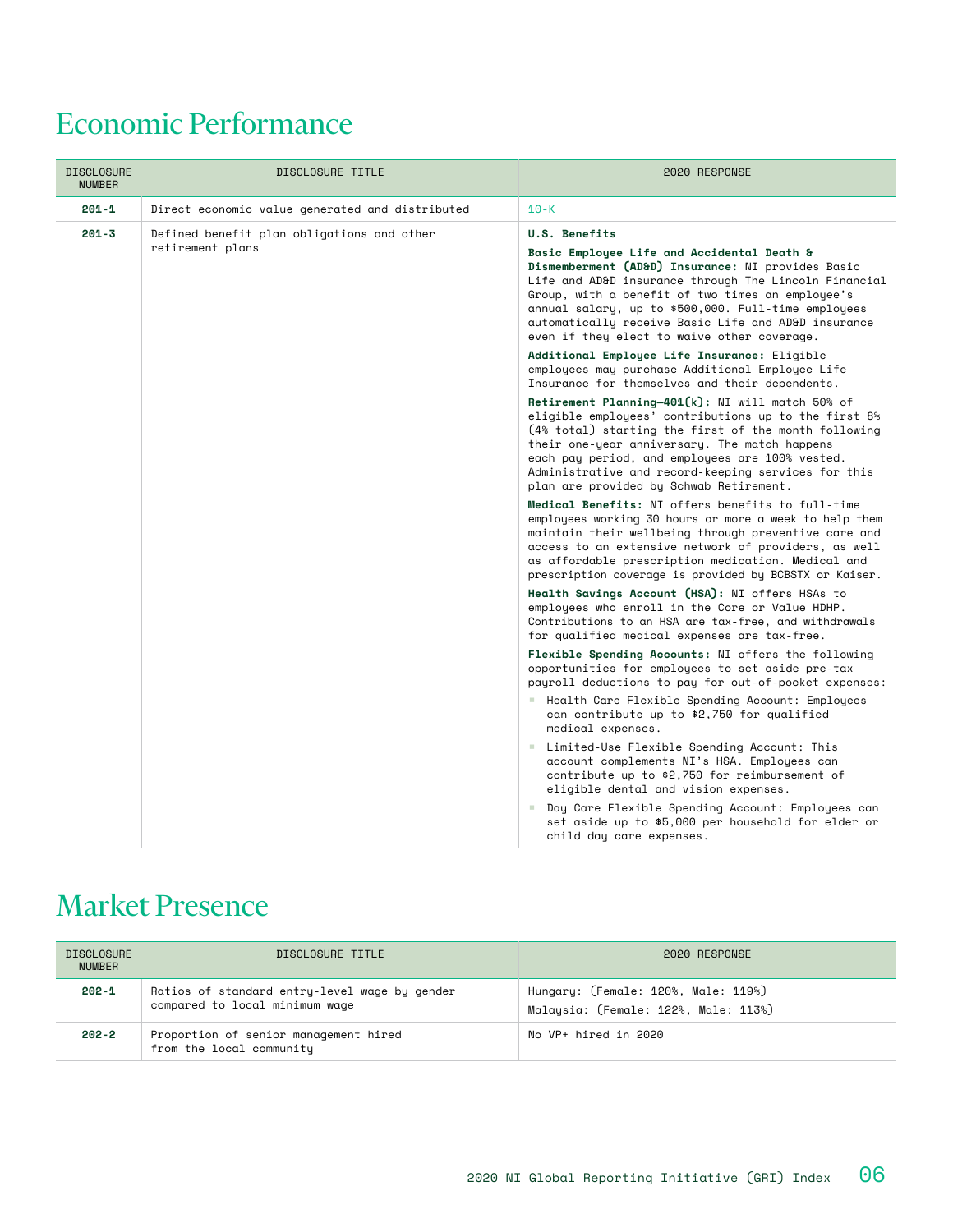#### Indirect Economic Impacts

| <b>DISCLOSURE</b><br><b>NUMBER</b> | DISCLOSURE TITLE                                  | 2020 RESPONSE |
|------------------------------------|---------------------------------------------------|---------------|
| $203 - 1$                          | Infrastructure investments and services supported | $10 - K$      |

#### Procurement Practices

| <b>DISCLOSURE</b><br><b>NUMBER</b> | DISCLOSURE TITLE                          | 2020 RESPONSE                                                                                                                                                                                                                                                                            |
|------------------------------------|-------------------------------------------|------------------------------------------------------------------------------------------------------------------------------------------------------------------------------------------------------------------------------------------------------------------------------------------|
| $204 - 1$                          | Proportion of spending on local suppliers | Approximately 30% of NI's annual procurement budget<br>was spent within locality of operation (direct and<br>indirect workstreams). NI's definitions of "local"<br>for production purposes include within Malaysia<br>for NI's Penang site and within Hungary for NI's<br>Debrecen site. |

### Anti-corruption

| <b>DISCLOSURE</b><br><b>NUMBER</b> | DISCLOSURE TITLE                                                            | 2020 RESPONSE                                                                                                                                                                                                                                                                                                                                                                                                   |
|------------------------------------|-----------------------------------------------------------------------------|-----------------------------------------------------------------------------------------------------------------------------------------------------------------------------------------------------------------------------------------------------------------------------------------------------------------------------------------------------------------------------------------------------------------|
| $205 - 2$                          | Communication and training about anti-corruption<br>policies and procedures | Code of Ethics training is administered annually to<br>all active employees and addresses anti-bribery and<br>anti-corruption. Additionally, a standalone training<br>on the ethics of business gifts and entertainment,<br>including the corruption risk associated with<br>gift-giving, was assigned to a targeted group of<br>employees with gift-giving privileges and/or approval<br>authority in Q1 2021. |
|                                    |                                                                             | NI has an Ethics & Compliance SharePoint page, which<br>contains information on the following:                                                                                                                                                                                                                                                                                                                  |
|                                    |                                                                             | EthicsPoint "Hotline" website<br><b>STATE</b>                                                                                                                                                                                                                                                                                                                                                                   |
|                                    |                                                                             | EthicsPoint "Hotline" phone numbers by country                                                                                                                                                                                                                                                                                                                                                                  |
|                                    |                                                                             | ■ Guide to Code and Compliance policies                                                                                                                                                                                                                                                                                                                                                                         |
|                                    |                                                                             | Ethics & Compliance at NI: Quick Facts                                                                                                                                                                                                                                                                                                                                                                          |
|                                    |                                                                             | NI's Code of Ethics<br><b>COLOR</b>                                                                                                                                                                                                                                                                                                                                                                             |
|                                    |                                                                             | Anti-Bribery and Anti-Corruption Policy                                                                                                                                                                                                                                                                                                                                                                         |
|                                    |                                                                             | Antitrust Policy<br><b>Contractor</b>                                                                                                                                                                                                                                                                                                                                                                           |
|                                    |                                                                             | Business Gifts and Entertainment Policy                                                                                                                                                                                                                                                                                                                                                                         |
|                                    |                                                                             | Conflict of Interest Policu                                                                                                                                                                                                                                                                                                                                                                                     |
|                                    |                                                                             | Employee Values and Guidelines                                                                                                                                                                                                                                                                                                                                                                                  |
|                                    |                                                                             | Insider Trading Compliance                                                                                                                                                                                                                                                                                                                                                                                      |
| $205 - 3$                          | Confirmed incidents of corruption and actions taken                         | NI had no confirmed incidents of corruption in 2020.                                                                                                                                                                                                                                                                                                                                                            |

### Anti-competitive Behavior

| <b>DISCLOSURE</b><br><b>NUMBER</b> | DISCLOSURE TITLE                                                                   | 2020 RESPONSE |
|------------------------------------|------------------------------------------------------------------------------------|---------------|
| $206 - 1$                          | Legal actions for anti-competitive behavior,<br>anti-trust, and monopoly practices | $10-K$        |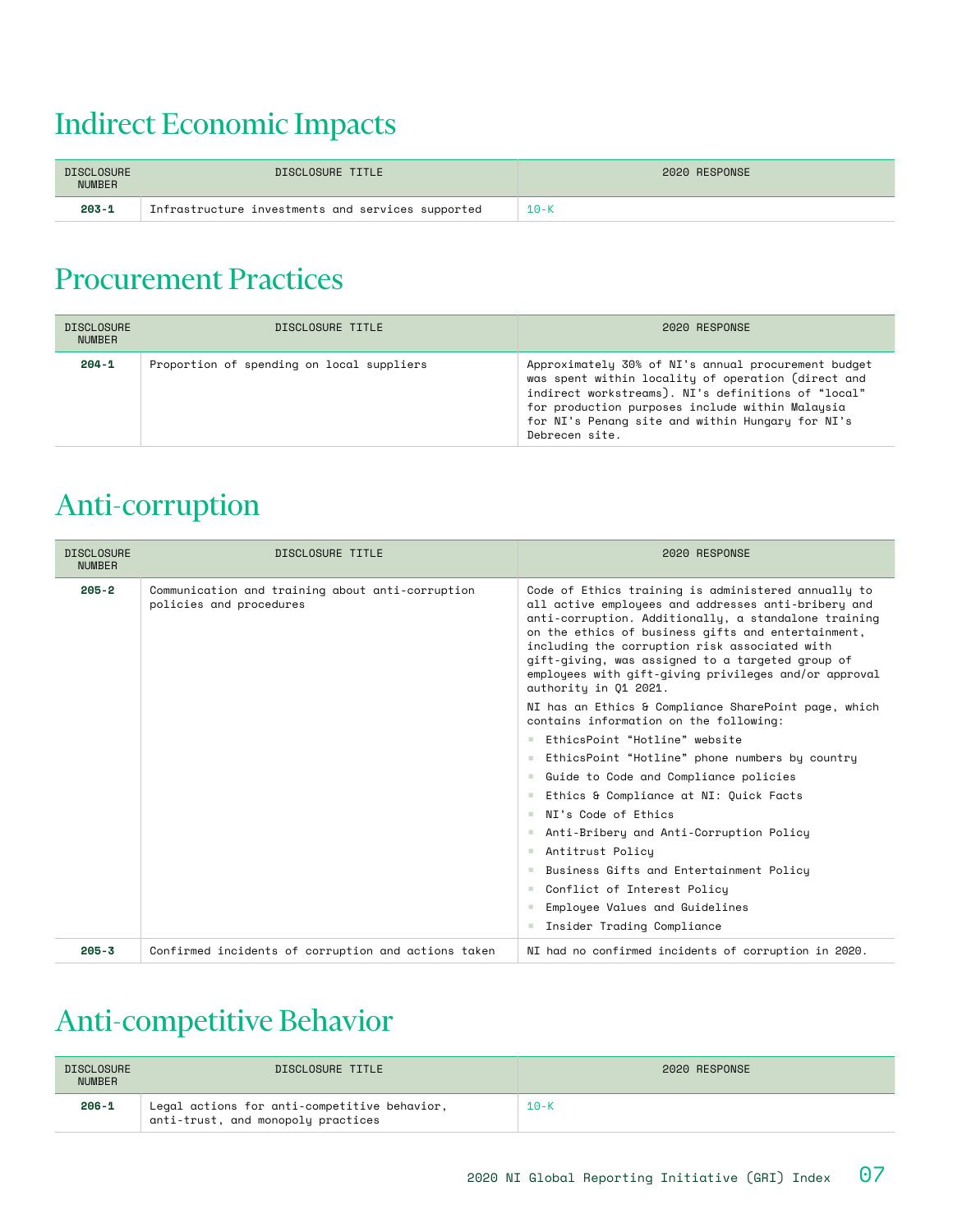# Energy

| <b>DISCLOSURE</b><br><b>NUMBER</b> | DISCLOSURE TITLE                           | 2020 RESPONSE                                  |
|------------------------------------|--------------------------------------------|------------------------------------------------|
| 302-1                              | Energy consumption within the organization | 40,929,131 kWh (top 14 sites-77% of employees) |
| 302-3                              | Energy intensity                           | 31,802 kWh/\$1 million revenue                 |
| $302 - 4$                          | Reduction of energy consumption            | 14% decrease in kWh electricity from 2019      |

# Water and Effluents

| <b>DISCLOSURE</b><br><b>NUMBER</b> | DISCLOSURE TITLE                              | 2020 RESPONSE                                                                                                                                                                                                                                                                                                                                                                                                                                                                                                                                                                                                                                                                                                                                                                                                                                                                                                                                                                                                                                                                                                                                                                                                                                                                                                                                                                                                                                        |  |  |  |
|------------------------------------|-----------------------------------------------|------------------------------------------------------------------------------------------------------------------------------------------------------------------------------------------------------------------------------------------------------------------------------------------------------------------------------------------------------------------------------------------------------------------------------------------------------------------------------------------------------------------------------------------------------------------------------------------------------------------------------------------------------------------------------------------------------------------------------------------------------------------------------------------------------------------------------------------------------------------------------------------------------------------------------------------------------------------------------------------------------------------------------------------------------------------------------------------------------------------------------------------------------------------------------------------------------------------------------------------------------------------------------------------------------------------------------------------------------------------------------------------------------------------------------------------------------|--|--|--|
| $303 - 1$                          | Interactions with water as a shared resource  | NI Austin: The facility receives all potable water<br>from the City of Austin. Every restroom on campus<br>has low-flow toilets and low-flow urinals. There is<br>a plan to start restroom renovations within the next<br>four years. Landscaping irrigation is in small select<br>areas only and served by non-potable water.<br>NI Debrecen: The facility prefers to keep green areas<br>unirrigated, but where irrigation is necessary, the<br>facility uses its own well water rather than public<br>city drinking water. All washrooms have low-flow taps<br>and low-flow toilets installed. The office buildings<br>constructed in 2014 and 2019 are LEED Gold Certified<br>and have low water consumption.<br>NI Penang: NI's Penang facility is LEED Silver<br>Certified, with water conservation features including<br>low-flow taps and low-flow toilets throughout.<br>NI Aachen: Rainwater from the roof is collected in a<br>cistern and used in the community garden.                                                                                                                                                                                                                                                                                                                                                                                                                                                                  |  |  |  |
| $303 - 2$                          | Management of water discharge-related impacts | NI Austin: The facility is rewarded monthly utility<br>cost credits by evaporating its chill water systems<br>via cooling towers instead of returning the water<br>to the utility wastewater systems. This reduces the<br>load on utility treatment plants. All stormwater<br>shed from buildings is sent to the utility stormwater<br>underground piping systems. All non-building<br>impervious cover stormwater is diverted to the<br>facility's detention pond via natural slope drainage.<br>NI Debrecen: The facility has no direct wastewater<br>discharge to the environment. NI Hungary (NIH)<br>has an indirect wastewater discharge through the<br>municipal sewer system, and the City of Debrecen's<br>wastewater treatment plant treats NI's wastewater<br>together with other wastewater from the city and<br>other nearby villages and towns. NIH has its own<br>limits and a voluntary monitoring test each year to<br>verify and confirm requlatory compliance. Stormwater<br>is collected from the roofs, roads, and parking<br>areas. All water from the roads and parking lot<br>is sedimented and treated with oil trap before<br>discharging to the municipal stormwater system.<br>NI Penang: The facility has an industrial effluent<br>treatment plant and a sewage treatment plant. The<br>final discharge is tested on a weekly basis by a<br>third-party accredited lab and reported monthly to<br>the local authority. |  |  |  |
| $303 - 5$                          | Water consumption                             | 40,285,782 gallons<br>31,302 gallons/\$1 million revenue                                                                                                                                                                                                                                                                                                                                                                                                                                                                                                                                                                                                                                                                                                                                                                                                                                                                                                                                                                                                                                                                                                                                                                                                                                                                                                                                                                                             |  |  |  |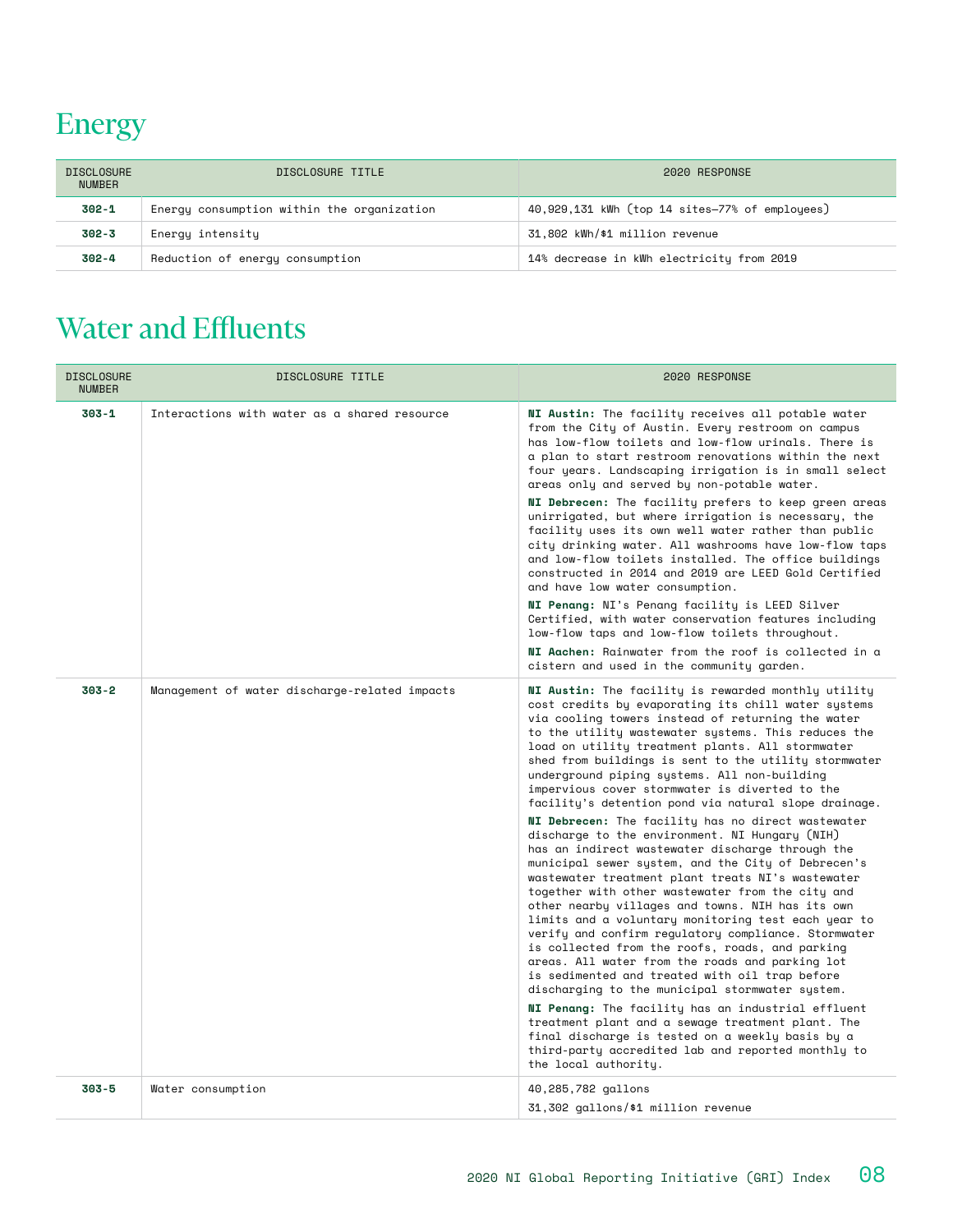# Biodiversity

| <b>DISCLOSURE</b><br><b>NUMBER</b> | DISCLOSURE TITLE                                                                                                                               | 2020 RESPONSE                                                                                                                                                                                                                                                                                                                                                                                                                                                                              |
|------------------------------------|------------------------------------------------------------------------------------------------------------------------------------------------|--------------------------------------------------------------------------------------------------------------------------------------------------------------------------------------------------------------------------------------------------------------------------------------------------------------------------------------------------------------------------------------------------------------------------------------------------------------------------------------------|
| $304 - 1$                          | Operational sites owned, leased, managed in, or<br>adjacent to protected areas and areas of high<br>biodiversity value outside protected areas | Most of the NI headquarters campus in Austin is<br>still in its natural, unirrigated state except for<br>building footprints, walkways, drives, and parking<br>areas. Additionally, NI's Austin campus is a certified<br>National Wildlife Federation wildlife habitat and is<br>home to several native wildlife species, including<br>deer, foxes, herons, and different birds. More than<br>60% of the campus is in its original, natural state<br>with a healthy functioning ecosystem. |
| $304 - 2$                          | Significant impacts of activities, products,                                                                                                   | NI Austin:                                                                                                                                                                                                                                                                                                                                                                                                                                                                                 |
|                                    | and services on biodiversity                                                                                                                   | Multilevel garages provide most parking at NI,<br>a.<br>which minimizes the amount of ground covered by<br>impervious materials like asphalt and cement.<br>Developed landscape areas feature native plant<br>materials requiring minimal water to thrive, and<br>our campus incorporates critical environmental<br>features, including limestone sinkholes.                                                                                                                               |
|                                    |                                                                                                                                                | ■ There are two main manufacturing sites: NI Hungary<br>in Debrecen and NI Penang in Malaysia. We endeavor<br>at both sites to mitigate the direct or indirect<br>impact on biodiversity. Both manufacturing sites<br>implemented and continuously maintain the ISO 14001<br>environmental management system.                                                                                                                                                                              |
|                                    |                                                                                                                                                | NI Debrecen:                                                                                                                                                                                                                                                                                                                                                                                                                                                                               |
|                                    |                                                                                                                                                | ■ Before each construction, a permit request was<br>submitted to the authorities. The permits had<br>environmental sections that have been followed.                                                                                                                                                                                                                                                                                                                                       |
|                                    |                                                                                                                                                | ■ All air emission points are tested every five<br>years, and the emissions are below the permitted<br>requlatory limits.                                                                                                                                                                                                                                                                                                                                                                  |
|                                    |                                                                                                                                                | ■ The site has installed falcon- and hawk-shaped<br>silhouette stickers on windows to help reduce bird<br>deaths from collisions and has placed bird nesting<br>boxes in the site's small forest, which is also<br>home to European hares. The facility is working<br>on consistently reducing energy consumption and<br>sourcing more energy from renewables.                                                                                                                             |
|                                    |                                                                                                                                                | <b>NI</b> Penang:                                                                                                                                                                                                                                                                                                                                                                                                                                                                          |
|                                    |                                                                                                                                                | Before each construction, a permit request was<br><b>COL</b><br>submitted to the authorities. The permits had<br>environmental sections that have been followed.                                                                                                                                                                                                                                                                                                                           |
|                                    |                                                                                                                                                | All air emission points are tested annually, and<br>the emissions are below the requlatory limits.                                                                                                                                                                                                                                                                                                                                                                                         |
| $304 - 3$                          | Habitats protected or restored                                                                                                                 | NI Debrecen donated 100 trees to the City of Debrecen<br>to increase the city's forest area.                                                                                                                                                                                                                                                                                                                                                                                               |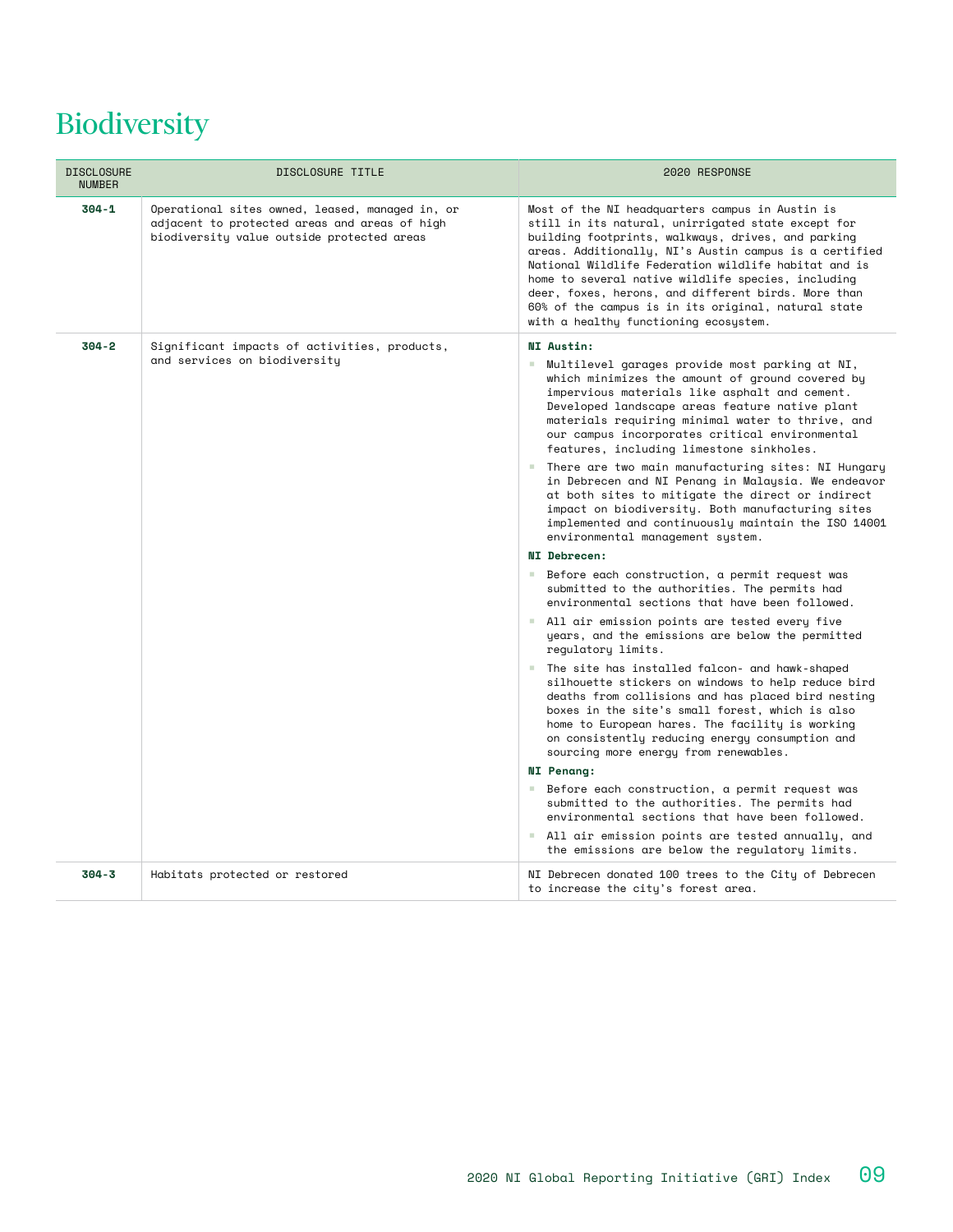#### Emissions

| <b>DISCLOSURE</b><br><b>NUMBER</b> | DISCLOSURE TITLE                        | 2020 RESPONSE                                                                                                                                                          |  |  |
|------------------------------------|-----------------------------------------|------------------------------------------------------------------------------------------------------------------------------------------------------------------------|--|--|
| 305-1                              | Direct (Scope 1) GHG emissions          | 1,166 MTCO <sub>0</sub> e (metric tons of carbon dioxide equivalent)                                                                                                   |  |  |
| 305-2                              | Enerqu indirect (Scope 2) GHG emissions | 14,896 MTCO <sub>2</sub> e (market-based)                                                                                                                              |  |  |
| $305 - 3$                          | Other indirect (Scope 3) GHG emissions  | 19,708 MTCO <sub>0</sub> e                                                                                                                                             |  |  |
| $305 - 4$                          | GHG emissions intensity                 | 28 MTCO <sub>se</sub> /\$1 million revenue                                                                                                                             |  |  |
| $305 - 5$                          | Reduction of GHG emissions              | 2019 versus 2020 GHG Emissions (market-based):<br>■ Scope 1: Decrease 5%<br>Scope 2: Decrease 7%<br>a.<br>Scope 3: Decrease 54%<br>a.<br>Total Scope 1-3: Decrease 40% |  |  |

#### Effluents and Waste

| <b>DISCLOSURE</b><br><b>NUMBER</b> | DISCLOSURE TITLE                  | 2020 RESPONSE                                                                                                                                                                                                                                                                                                                                                                                                                                                                                                                                                        |
|------------------------------------|-----------------------------------|----------------------------------------------------------------------------------------------------------------------------------------------------------------------------------------------------------------------------------------------------------------------------------------------------------------------------------------------------------------------------------------------------------------------------------------------------------------------------------------------------------------------------------------------------------------------|
| $306 - 2$                          | Waste by type and disposal method | 73% diversion rate (at all NI-owned sites)<br>NI Austin<br>Recycling and Compost: 199 tons<br><b>College</b><br>Landfill: 65 tons<br>Diversion Rate: 75%<br>NI Debrecen<br>Recycling and Compost: 214 tons<br>Landfill: 73 tons<br>Diversion Rate: 74.5%<br><b>NI</b> Penang<br>Recycling and Compost: 198 tons<br>Landfill: 82 tons<br>Diversion Rate: 71%<br>NI U.K.<br>Recycling and Compost: 3 tons<br>Landfill: 6.5 tons<br>Diversion Rate: 31%<br>NI Aachen<br>Recycling and Compost: 5 tons<br>$\blacksquare$ Landfill: 0.3 tons<br>Diversion Rate: 95%<br>a. |
| $306 - 3$                          | Significant spills                | No significant spills at NI in 2020                                                                                                                                                                                                                                                                                                                                                                                                                                                                                                                                  |
| $306 - 4$                          | Transport of hazardous waste      | NI does not transport hazardous waste internationally<br>and does not treat hazardous waste on its properties.<br>NI uses certified vendors for transporting and<br>handling hazardous waste.                                                                                                                                                                                                                                                                                                                                                                        |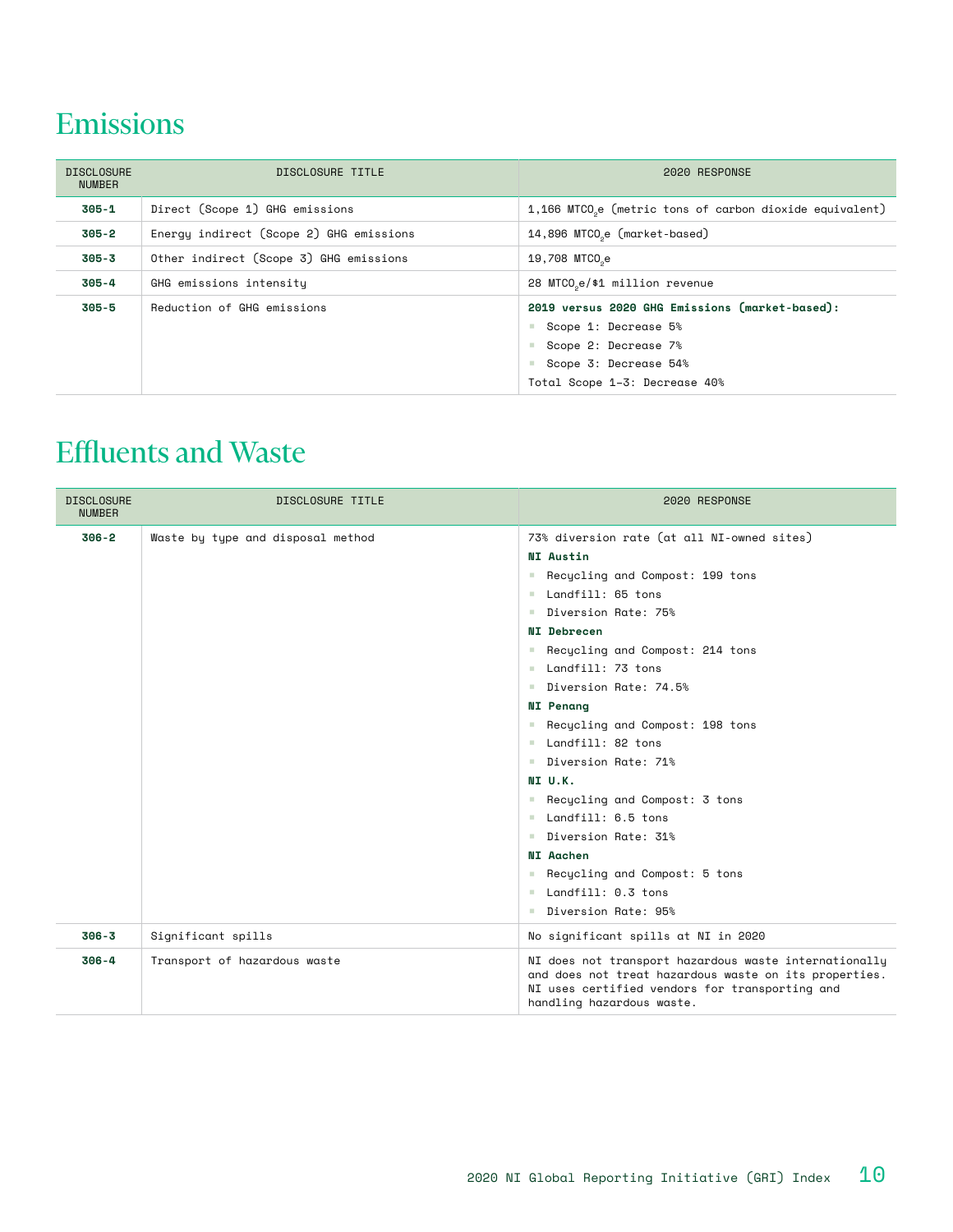# Environmental Compliance

| <b>DISCLOSURE</b><br><b>NUMBER</b> | DISCLOSURE TITLE                                                                                             | 2020 RESPONSE            |
|------------------------------------|--------------------------------------------------------------------------------------------------------------|--------------------------|
| $307 - 1$                          | Noncompliance with environmental laws and regulations   NI had no significant fines related to noncompliance | with environmental laws. |

#### Employment

| <b>DISCLOSURE</b><br><b>NUMBER</b> | DISCLOSURE TITLE                         | 2020 RESPONSE |                                                                                                              |                                       |  |
|------------------------------------|------------------------------------------|---------------|--------------------------------------------------------------------------------------------------------------|---------------------------------------|--|
| $401 - 1$                          | New employee hires and employee turnover |               | Total number and rate of new employee hires during the<br>reporting period, by age group, gender, and region |                                       |  |
|                                    |                                          | GENDER GROUP  | HIRE RATE                                                                                                    | HIRE HEADCOUNT                        |  |
|                                    |                                          | Female        | 8 <sup>°</sup>                                                                                               | 190                                   |  |
|                                    |                                          | Male          | 11%                                                                                                          | 546                                   |  |
|                                    |                                          | REGION        | HIRE HEADCOUNT                                                                                               |                                       |  |
|                                    |                                          | AMER          | 239                                                                                                          |                                       |  |
|                                    |                                          | APAC          | 231                                                                                                          |                                       |  |
|                                    |                                          | EMEA          | 278                                                                                                          |                                       |  |
|                                    |                                          | Grand Total   | 748                                                                                                          |                                       |  |
|                                    |                                          | AGE GROUP     | HIRE RATE                                                                                                    | HIRE HEADCOUNT                        |  |
|                                    |                                          | $20 - 29$     | 15%                                                                                                          | 278                                   |  |
|                                    |                                          | $30 - 39$     | 8 <sup>°</sup>                                                                                               | 231                                   |  |
|                                    |                                          | $40 - 49$     | 10 <sup>°</sup>                                                                                              | 155                                   |  |
|                                    |                                          | $50 - 59$     | 11%                                                                                                          | 64                                    |  |
|                                    |                                          | $60+$         | 12%                                                                                                          | 17                                    |  |
|                                    |                                          |               | Total number and rate of employee turnover during the<br>reporting period, by age group, gender, and region  |                                       |  |
|                                    |                                          | AGE GROUP     | VOLUNTARY<br><b>HEADCOUNT</b><br>TURNOVER                                                                    | VOLUNTARY<br>TERMINATION<br>HEADCOUNT |  |
|                                    |                                          | $20 - 29$     | 11%                                                                                                          | 212                                   |  |
|                                    |                                          | $30 - 39$     | 6%                                                                                                           | 184                                   |  |
|                                    |                                          | $40 - 49$     | $5\%$                                                                                                        | 73                                    |  |
|                                    |                                          | $50 - 59$     | 3%                                                                                                           | 20                                    |  |
|                                    |                                          | $60+$         | 7%                                                                                                           | 11                                    |  |
|                                    |                                          |               |                                                                                                              |                                       |  |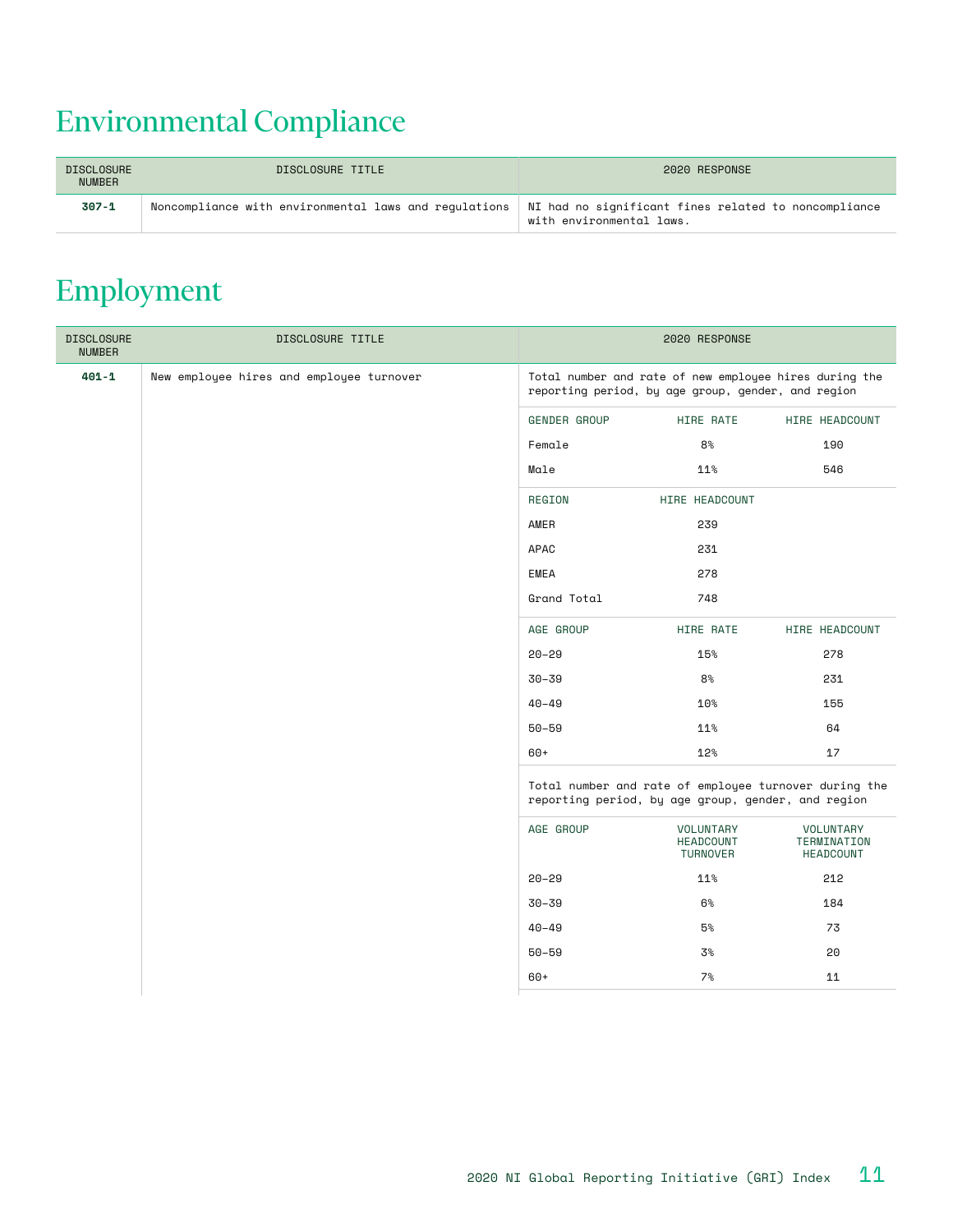| <b>DISCLOSURE</b><br><b>NUMBER</b> | DISCLOSURE TITLE                                                                                      | 2020 RESPONSE                                                                                                                                                                                                                                                                                                                                                                                                                                                                                                                                                                                                                                                                |                                                  |                                              |  |
|------------------------------------|-------------------------------------------------------------------------------------------------------|------------------------------------------------------------------------------------------------------------------------------------------------------------------------------------------------------------------------------------------------------------------------------------------------------------------------------------------------------------------------------------------------------------------------------------------------------------------------------------------------------------------------------------------------------------------------------------------------------------------------------------------------------------------------------|--------------------------------------------------|----------------------------------------------|--|
|                                    | New employee hires and employee turnover (continued)                                                  | <b>GENDER GROUP</b>                                                                                                                                                                                                                                                                                                                                                                                                                                                                                                                                                                                                                                                          | VOLUNTARY<br><b>HEADCOUNT</b><br>TURNOVER        | VOLUNTARY<br>TERMINATION<br><b>HEADCOUNT</b> |  |
|                                    |                                                                                                       | Female                                                                                                                                                                                                                                                                                                                                                                                                                                                                                                                                                                                                                                                                       | 6%                                               | 142                                          |  |
|                                    |                                                                                                       | Male                                                                                                                                                                                                                                                                                                                                                                                                                                                                                                                                                                                                                                                                         | 7%                                               | 355                                          |  |
|                                    |                                                                                                       | REGION                                                                                                                                                                                                                                                                                                                                                                                                                                                                                                                                                                                                                                                                       | VOLUNTARY<br><b>HEADCOUNT</b><br><b>TURNOVER</b> | VOLUNTARY<br>TERMINATION<br><b>HEADCOUNT</b> |  |
|                                    |                                                                                                       | AMER                                                                                                                                                                                                                                                                                                                                                                                                                                                                                                                                                                                                                                                                         | 7%                                               | 200                                          |  |
|                                    |                                                                                                       | APAC                                                                                                                                                                                                                                                                                                                                                                                                                                                                                                                                                                                                                                                                         | 8 <sup>°</sup>                                   | 172                                          |  |
|                                    |                                                                                                       | APAC                                                                                                                                                                                                                                                                                                                                                                                                                                                                                                                                                                                                                                                                         | 6%                                               | 129                                          |  |
| $401 - 2$                          | Benefits provided to full-time employees that are<br>not provided to temporary or part-time employees | <b>NI</b> Careers                                                                                                                                                                                                                                                                                                                                                                                                                                                                                                                                                                                                                                                            |                                                  |                                              |  |
| $401 - 3$                          | Parental leave                                                                                        | The Paid Family Leave benefit provides six weeks<br>of paid time off for the addition of a new child<br>(birth, adoption, or foster) or to help care for an<br>immediate family member (spouse, child, or parent)<br>who has a serious medical condition as defined by<br>the Family Medical Leave Act. The Paid Family Leave<br>benefit will be 100% salary continuation of eligible<br>earnings up to six weeks after the five-day waiting<br>period has been met.<br>Employees are eligible upon hire (no waiting<br>period). To be eligible for the Paid Family Leave<br>benefit, an employee must be a reqular full-time<br>emplouee working 30 hours or more per week. |                                                  |                                              |  |

# Occupational Health and Safety

| <b>DISCLOSURE</b><br><b>NUMBER</b> | DISCLOSURE TITLE                                                      | 2020 RESPONSE                                                                                                                                                                                                                                                                                                                 |
|------------------------------------|-----------------------------------------------------------------------|-------------------------------------------------------------------------------------------------------------------------------------------------------------------------------------------------------------------------------------------------------------------------------------------------------------------------------|
| $403 - 1$                          | Occupational health and safety management system                      | NI's two main manufacturing sites (NI Debrecen and NI<br>Penang) have occupational health and safety management<br>systems implemented because of legal requirements,<br>although not third-party certified. Most branches have<br>a system in place to follow the occupational health<br>and safety regulatory requirements. |
| $403 - 10$                         | Work-related ill health                                               | NI Austin: 0<br>NI Debrecen: 0<br>NI Penang: 0                                                                                                                                                                                                                                                                                |
| $403 - 2$                          | Hazard identification, risk assessment,<br>and incident investigation | Risk assessments are carried out by internal or<br>external Environment, Health, and Safety (EHS)<br>experts. All assessments are reviewed, and corrective<br>actions are defined to fix issues.                                                                                                                              |
|                                    |                                                                       | Employees report hazards to their direct managers<br>or the local EHS team. The company culture and the<br>law ensure that employees are protected against<br>reprisals. At some sites, EHS software is available<br>for incident reporting and investigation.                                                                |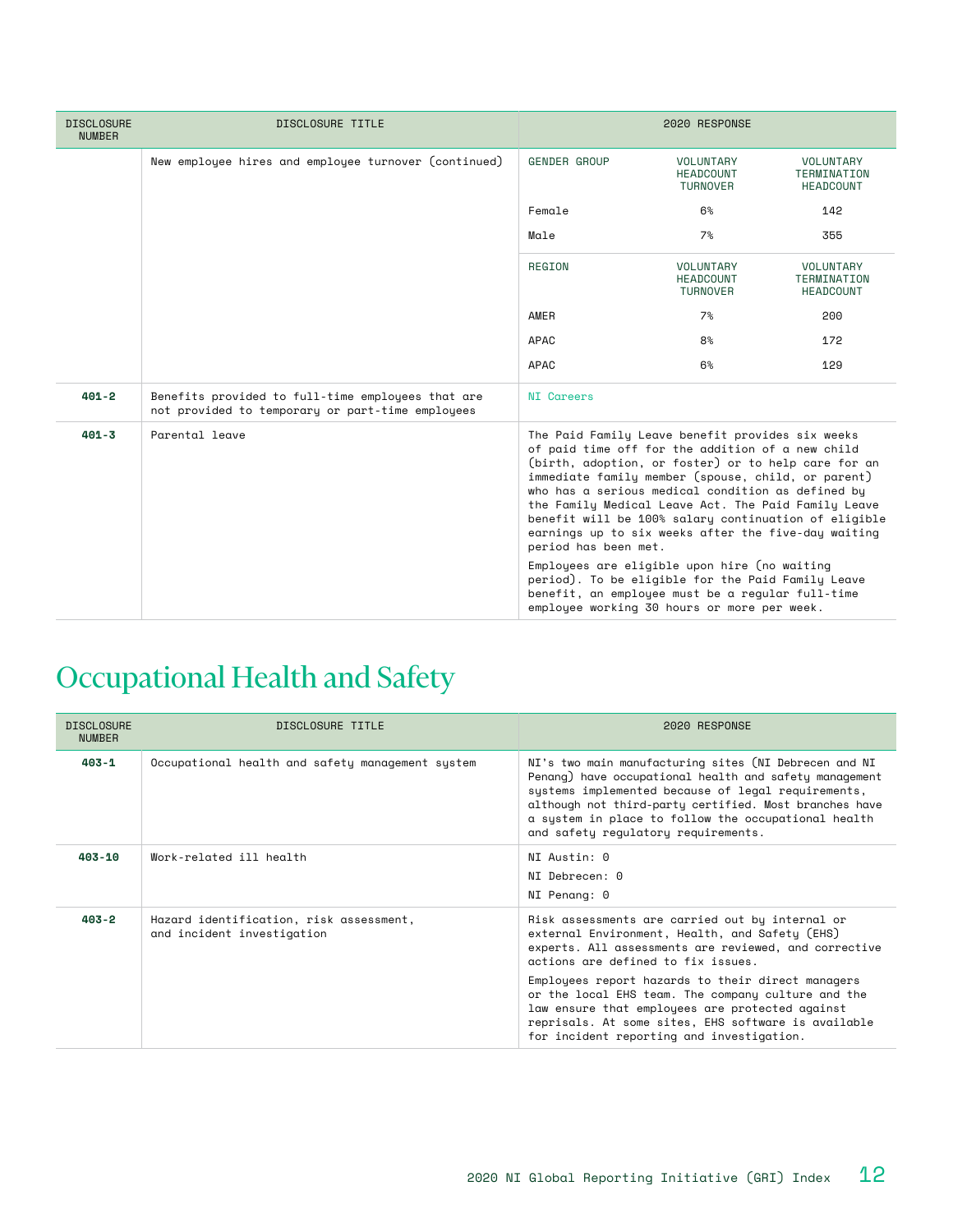| <b>DISCLOSURE</b><br><b>NUMBER</b> | DISCLOSURE TITLE                                                                           | 2020 RESPONSE                                                                                                                                                                                                                                                                                                                                                                                                                                                                                                                                                                                                                                                                                                                                                                                                                                                                            |              |  |  |
|------------------------------------|--------------------------------------------------------------------------------------------|------------------------------------------------------------------------------------------------------------------------------------------------------------------------------------------------------------------------------------------------------------------------------------------------------------------------------------------------------------------------------------------------------------------------------------------------------------------------------------------------------------------------------------------------------------------------------------------------------------------------------------------------------------------------------------------------------------------------------------------------------------------------------------------------------------------------------------------------------------------------------------------|--------------|--|--|
| $403 - 3$                          | Occupational health services                                                               | NI's two main manufacturing sites (NI Debrecen and<br>NI Penang) have occupational health services provided<br>for employees. This entails a job aptitude test and<br>annual examination. Furthermore, an examination is<br>performed whenever it is deemed necessary.<br>The EHS Teams have recurring meetings with the<br>service provider to ensure quality. Employees have<br>access to the services online and through in-person<br>appointment booking.                                                                                                                                                                                                                                                                                                                                                                                                                            |              |  |  |
| $403 - 4$                          | Worker participation, consultation, and communication<br>on occupational health and safety | NI Penang has an EHS Committee with representatives<br>from employers and employees that meets quarterly.<br>NIH does not have an EHS Committee but has developed<br>a process to do so, with employees voting for<br>members. Other branches' status regarding EHS<br>Committees is unknown.                                                                                                                                                                                                                                                                                                                                                                                                                                                                                                                                                                                            |              |  |  |
| $403 - 5$                          | Worker training on occupational health and safety                                          | Annual EHS training, which includes important<br>information regarding workplace health and safety, is<br>provided for all employees at the main manufacturing<br>sites. Additionally, health and safety documents<br>are readily available for employees to review and<br>are also directly shared with those affected by the<br>programs/policies. As to specific training, the<br>company follows regulatory requirements-and based<br>on that information, develops job-specific trainings<br>on topics such as respirator training, electrical<br>safety, and so forth.                                                                                                                                                                                                                                                                                                             |              |  |  |
| $403 - 6$                          | Promotion of worker health                                                                 | NI has an on-site medical clinic in Austin, which is<br>not an occupational health clinic. All NI employees<br>have access to this clinic. Non-employees do not<br>have access, with the exception of requiring first<br>aid until they can be referred to other health<br>providers.<br>The health clinic provides primary care services,<br>first aid, illness assessment, and referral<br>to specialists. These services are promoted to<br>employees through SharePoint, presentations, and<br>other communications.<br>In October 2020, NI launched its NI Thrive program<br>(in the U.S. only), with a mission to promote<br>five pillars of wellbeing: emotional, physical,<br>financial, community, and purpose. The program<br>provides resources and tools to help NI employees<br>become thriving, happier, and healthier in all areas<br>of their lives.<br><b>NI Austin</b> |              |  |  |
|                                    |                                                                                            | WELLNESS AND FITNESS EVENTS AND CHALLENGES                                                                                                                                                                                                                                                                                                                                                                                                                                                                                                                                                                                                                                                                                                                                                                                                                                               | <b>COUNT</b> |  |  |
|                                    |                                                                                            | Virtual presentation attendance total                                                                                                                                                                                                                                                                                                                                                                                                                                                                                                                                                                                                                                                                                                                                                                                                                                                    | 166          |  |  |
|                                    |                                                                                            | Number of virtual sessions                                                                                                                                                                                                                                                                                                                                                                                                                                                                                                                                                                                                                                                                                                                                                                                                                                                               | 9            |  |  |
|                                    |                                                                                            | Average participation/presentation                                                                                                                                                                                                                                                                                                                                                                                                                                                                                                                                                                                                                                                                                                                                                                                                                                                       | 19           |  |  |
|                                    |                                                                                            | Fitness challenges                                                                                                                                                                                                                                                                                                                                                                                                                                                                                                                                                                                                                                                                                                                                                                                                                                                                       | 6            |  |  |
|                                    |                                                                                            | Total participation                                                                                                                                                                                                                                                                                                                                                                                                                                                                                                                                                                                                                                                                                                                                                                                                                                                                      | 90           |  |  |
|                                    |                                                                                            | Average participation/challenge                                                                                                                                                                                                                                                                                                                                                                                                                                                                                                                                                                                                                                                                                                                                                                                                                                                          |              |  |  |
|                                    |                                                                                            | DEXA body comp scan                                                                                                                                                                                                                                                                                                                                                                                                                                                                                                                                                                                                                                                                                                                                                                                                                                                                      | 54           |  |  |
|                                    |                                                                                            | Virtual wellness retreat<br>(Five presentations on October 12)                                                                                                                                                                                                                                                                                                                                                                                                                                                                                                                                                                                                                                                                                                                                                                                                                           | 212          |  |  |
|                                    |                                                                                            |                                                                                                                                                                                                                                                                                                                                                                                                                                                                                                                                                                                                                                                                                                                                                                                                                                                                                          |              |  |  |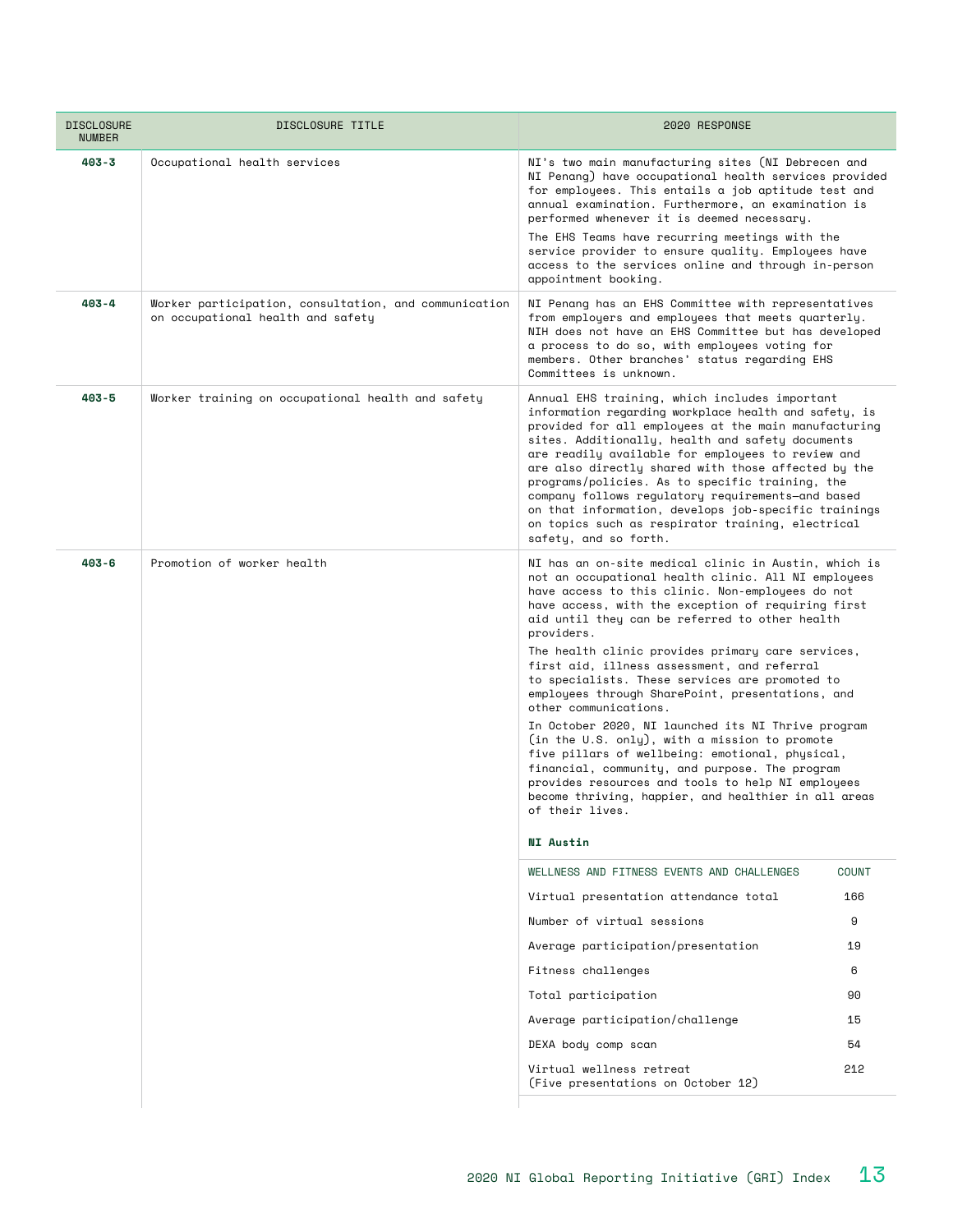| <b>DISCLOSURE</b><br><b>NUMBER</b> | DISCLOSURE TITLE                                                                                                    | 2020 RESPONSE                                                                                                                                                                                                                                                                                                                                                  |       |  |
|------------------------------------|---------------------------------------------------------------------------------------------------------------------|----------------------------------------------------------------------------------------------------------------------------------------------------------------------------------------------------------------------------------------------------------------------------------------------------------------------------------------------------------------|-------|--|
|                                    | Promotion of worker health (continued)                                                                              | 2020 FITNESS ENROLLMENT AND ENGAGEMENT                                                                                                                                                                                                                                                                                                                         | COUNT |  |
|                                    |                                                                                                                     | NI employees with NI Fitness<br>Center membership                                                                                                                                                                                                                                                                                                              | 561   |  |
|                                    |                                                                                                                     | Percent of eligible population                                                                                                                                                                                                                                                                                                                                 | 24%   |  |
|                                    |                                                                                                                     | Total check-ins (Jan. 1–Mar. 12)                                                                                                                                                                                                                                                                                                                               | 5,075 |  |
|                                    |                                                                                                                     | Average check-ins/day                                                                                                                                                                                                                                                                                                                                          |       |  |
|                                    |                                                                                                                     | Total group exercise classes                                                                                                                                                                                                                                                                                                                                   |       |  |
|                                    |                                                                                                                     | Average attendance/class                                                                                                                                                                                                                                                                                                                                       | 6     |  |
|                                    |                                                                                                                     | Some global NI locations have localized programs<br>related to wellbeing:                                                                                                                                                                                                                                                                                      |       |  |
|                                    |                                                                                                                     | On-site fitness center                                                                                                                                                                                                                                                                                                                                         |       |  |
|                                    |                                                                                                                     | On-site health center<br><b>COLLEGE</b><br>Mental health programs in addition to the Employee<br>Assistance Program (mental health seminars/<br>information sessions)                                                                                                                                                                                          |       |  |
|                                    |                                                                                                                     |                                                                                                                                                                                                                                                                                                                                                                |       |  |
|                                    |                                                                                                                     | Influenza and COVID-19 vaccines (where available)                                                                                                                                                                                                                                                                                                              |       |  |
|                                    |                                                                                                                     | $\blacksquare$ Financial seminars and information sessions                                                                                                                                                                                                                                                                                                     |       |  |
| $403 - 7$                          | Prevention and mitigation of occupational<br>health and safety impacts directly<br>linked by business relationships | Contracted partners are informed about internal<br>safety requirements at most sites. At NI Penang,<br>in-house service providers are subjected to<br>similar training requirements as employees. Ad-hoc<br>contractors (renovation, construction, servicing) are<br>required to go through contractor orientation before<br>they are allowed to work on site. |       |  |
| $403 - 8$                          | Workers covered by an occupational health and safety<br>management system                                           | NI Debrecen: 100% of employees are covered by NI's<br>occupational health and safety management system,<br>which is audited on a yearly basis.<br>NI Penang: 100% of employees are covered by NI's<br>occupational health and safety management system,<br>which has not yet been audited.                                                                     |       |  |
| $403 - 9$                          | Work-related injuries                                                                                               | <b>NI Austin: 2</b>                                                                                                                                                                                                                                                                                                                                            |       |  |
|                                    |                                                                                                                     | <b>NI Debrecen: 4</b>                                                                                                                                                                                                                                                                                                                                          |       |  |
|                                    |                                                                                                                     | <b>NI Penang: 0</b>                                                                                                                                                                                                                                                                                                                                            |       |  |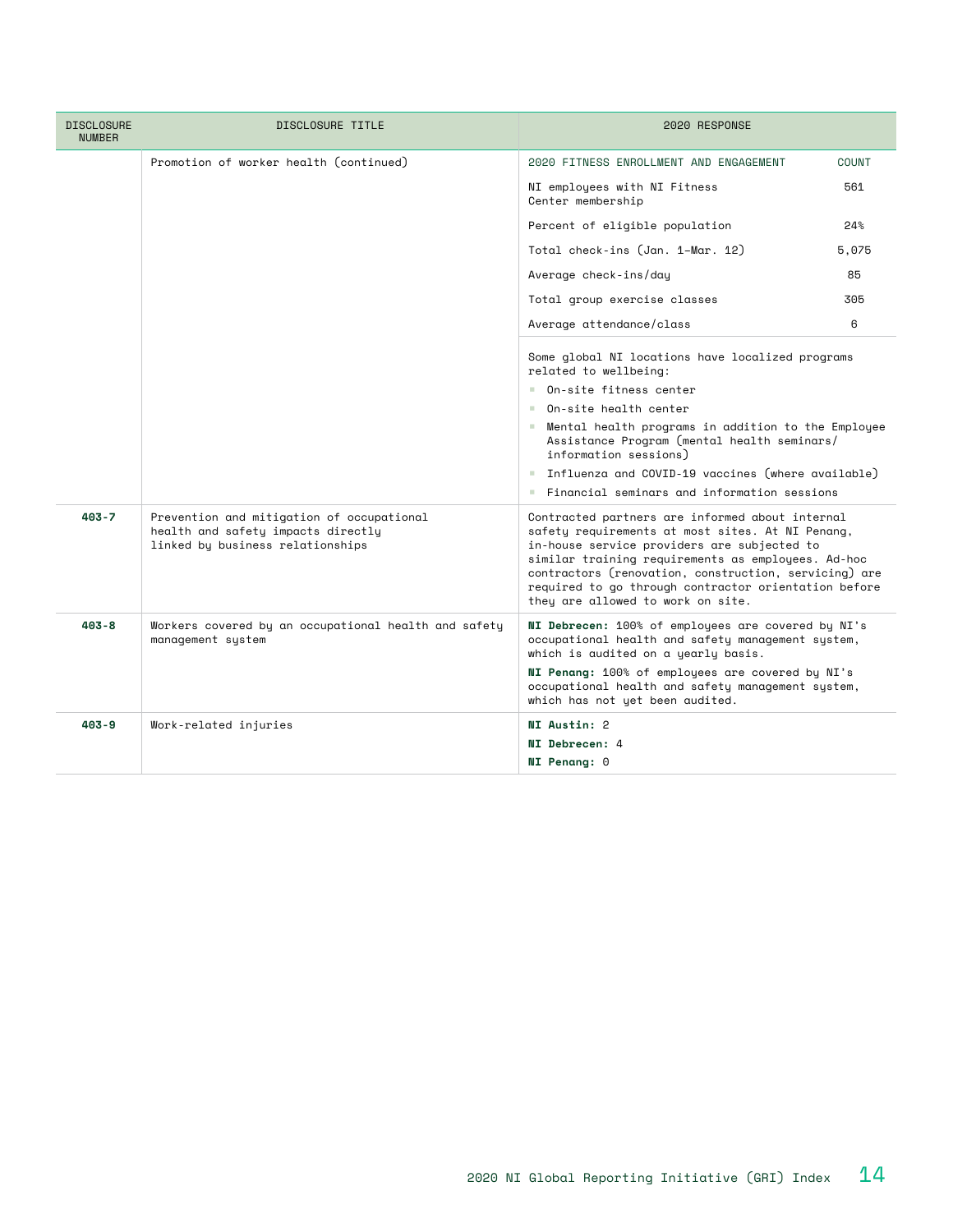# Training and Education

| <b>DISCLOSURE</b><br><b>NUMBER</b> | DISCLOSURE TITLE                                                                        | 2020 RESPONSE                                                                                                                                                                                                                                                                                                                                                                          |  |  |
|------------------------------------|-----------------------------------------------------------------------------------------|----------------------------------------------------------------------------------------------------------------------------------------------------------------------------------------------------------------------------------------------------------------------------------------------------------------------------------------------------------------------------------------|--|--|
| 404-1                              | Average hours of training per year per employee                                         | 11 hours per employee                                                                                                                                                                                                                                                                                                                                                                  |  |  |
| 404-2                              | Programs for upgrading employee skills and transition<br>assistance programs            | LEAD for Managers Program: The main objective of this<br>program is to help managers develop the skills and<br>capabilities needed to become effective leaders and<br>progress in their careers at NI. It is a two-year<br>blended learning journey. Learning objectives include:<br>Setting new managers up for success in their role<br>Equipping managers with the skills and<br>a. |  |  |
|                                    |                                                                                         | competencies needed in their role<br>Developing engaged and effective first-line managers<br><b>College</b>                                                                                                                                                                                                                                                                            |  |  |
|                                    |                                                                                         | Self-Leader Program: This 12-month course is designed<br>to focus on the development of successful leadership<br>skills. This program is currently open to IC2- and<br>IC3-level employees who are recommended by their<br>manager. Learning objectives include:                                                                                                                       |  |  |
|                                    |                                                                                         | ■ Accelerating development of high-potential employees                                                                                                                                                                                                                                                                                                                                 |  |  |
|                                    |                                                                                         | Empowering employees to drive their own<br><b>College</b><br>development and career                                                                                                                                                                                                                                                                                                    |  |  |
|                                    |                                                                                         | Building critical leadership skills, including<br>self-leadership, business acumen, contribution to<br>core strategic vision, and customer centricity                                                                                                                                                                                                                                  |  |  |
|                                    |                                                                                         | Building a bench of future leaders<br>a.                                                                                                                                                                                                                                                                                                                                               |  |  |
|                                    |                                                                                         | LinkedIn Learning: This on-demand, global learning<br>platform is designed to help employees acquire skills<br>for their personal development and support NI's<br>success. These high-quality, interactive courses are<br>taught by real-world instructional experts.                                                                                                                  |  |  |
|                                    |                                                                                         | Pluralsight: Pluralsight offers more than 7,000<br>unique video courses, labs, and projects focused on<br>technology skills learning. The platform enables<br>employees to measure their proficiencies and identify<br>skill gaps and provides learning paths to cultivate<br>subject area mastery across individuals and teams.                                                       |  |  |
|                                    |                                                                                         | Learnship: This business English program starts with<br>a placement test to determine employees' current<br>level of knowledge and offers highly engaging<br>multimedia lessons available at any time.                                                                                                                                                                                 |  |  |
|                                    |                                                                                         | Executive Assessments: These assessments, which aim<br>to upgrade employees' skills, are not part of an<br>executive program but will be included in the future.<br>There are two types of assessments:                                                                                                                                                                                |  |  |
|                                    |                                                                                         | Executive, Leader Ready, Manager Ready, LRA-all<br>readiness assessments                                                                                                                                                                                                                                                                                                               |  |  |
|                                    |                                                                                         | Leadership Mirror 360-perception assessment                                                                                                                                                                                                                                                                                                                                            |  |  |
|                                    |                                                                                         | Executive Coaching: Advanced Development Coaching-<br>Four 1-hour sessions over three months to create an<br>individual development plan.                                                                                                                                                                                                                                              |  |  |
|                                    |                                                                                         | General Executive Coaching: 26 1-hour sessions over<br>six months.                                                                                                                                                                                                                                                                                                                     |  |  |
| $404 - 3$                          | Percentage of employees receiving regular performance<br>and career development reviews | 98.5% participation                                                                                                                                                                                                                                                                                                                                                                    |  |  |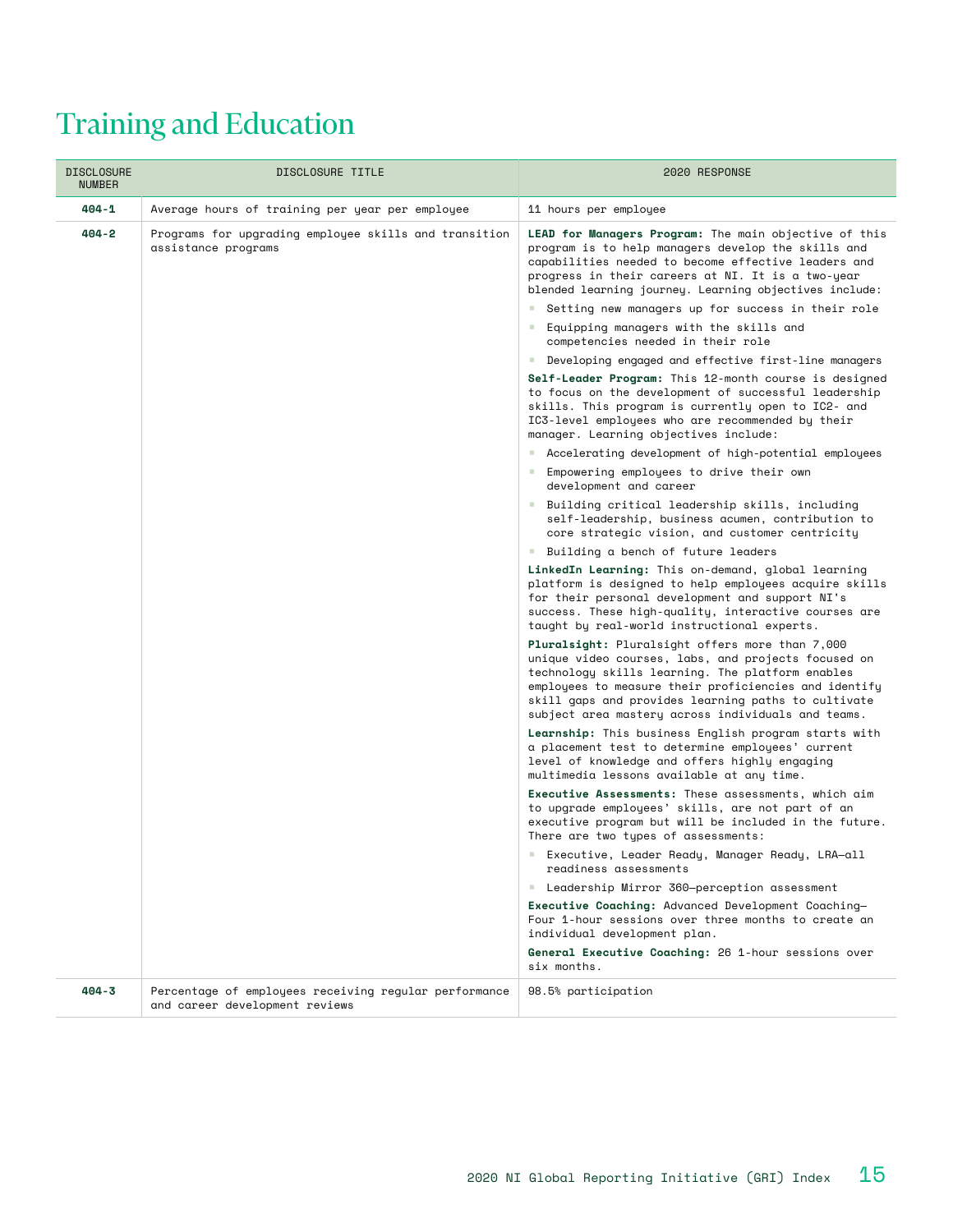# Diversity and Equal Opportunity

| <b>DISCLOSURE</b><br><b>NUMBER</b> | DISCLOSURE TITLE                                          | 2020 RESPONSE                                                                                                                                            |                                                            |                                                     |                                                   |
|------------------------------------|-----------------------------------------------------------|----------------------------------------------------------------------------------------------------------------------------------------------------------|------------------------------------------------------------|-----------------------------------------------------|---------------------------------------------------|
| $405 - 1$                          | Diversity of governance bodies and employees              | Board<br>22% Women<br>a.<br>11% Minority/Underrepresented<br>×<br><b>Employees</b><br>32% Women<br><b>III</b><br>26% People of color (U.S.)<br><b>II</b> |                                                            |                                                     |                                                   |
| $405 - 2$                          | Ratio of basic salary and remuneration of women<br>to men | CATEGORY<br>VP and above<br>Director<br>Manager<br>Professional IC<br>Support<br>Technician                                                              | <b>HUNGARY</b><br>N/A<br>N/A<br>92%<br>98%<br>103%<br>102% | MALAYSIA<br>N/A<br>N/A<br>91%<br>97%<br>100%<br>92% | U.S.<br>97%<br>99%<br>98%<br>101%<br>101%<br>107% |

#### Nondiscrimination

| <b>DISCLOSURE</b><br><b>NUMBER</b> | DISCLOSURE TITLE                                            | 2020 RESPONSE                                 |
|------------------------------------|-------------------------------------------------------------|-----------------------------------------------|
| $406 - 1$                          | Incidents of discrimination and corrective<br>actions taken | No confirmed cases of discrimination in 2020. |

## Child Labor

| <b>DISCLOSURE</b><br><b>NUMBER</b> | DISCLOSURE TITLE                                                             | 2020 RESPONSE                                                                                                                                                                                                                                                                                                                                                                                                                                                                                                                                                                                                                                                                                                                                                                                                          |
|------------------------------------|------------------------------------------------------------------------------|------------------------------------------------------------------------------------------------------------------------------------------------------------------------------------------------------------------------------------------------------------------------------------------------------------------------------------------------------------------------------------------------------------------------------------------------------------------------------------------------------------------------------------------------------------------------------------------------------------------------------------------------------------------------------------------------------------------------------------------------------------------------------------------------------------------------|
| 408-1                              | Operations and suppliers at significant<br>risk for incidents of child labor | A finished good supplier would be considered a<br>high-risk supplier if it were located in a high-risk<br>region where the value-added portion of the costs<br>is the significant portion of the overall cost. Any<br>finished good supplier located in higher-risk regions<br>of the world such as Africa, Asia, and South America<br>should warrant further review. NI communicates<br>with our suppliers about our expectations in<br>several ways-through the NI Supplier Handbook, the<br>NI Procurement Terms and Conditions, and the NI<br>Supplier Code of Conduct. NI expects our suppliers<br>to comply with the Responsible Business Alliance<br>(RBA) Code of Conduct's standards regarding the fair<br>treatment of workers and the prevention of child,<br>forced labor, slavery, and human trafficking. |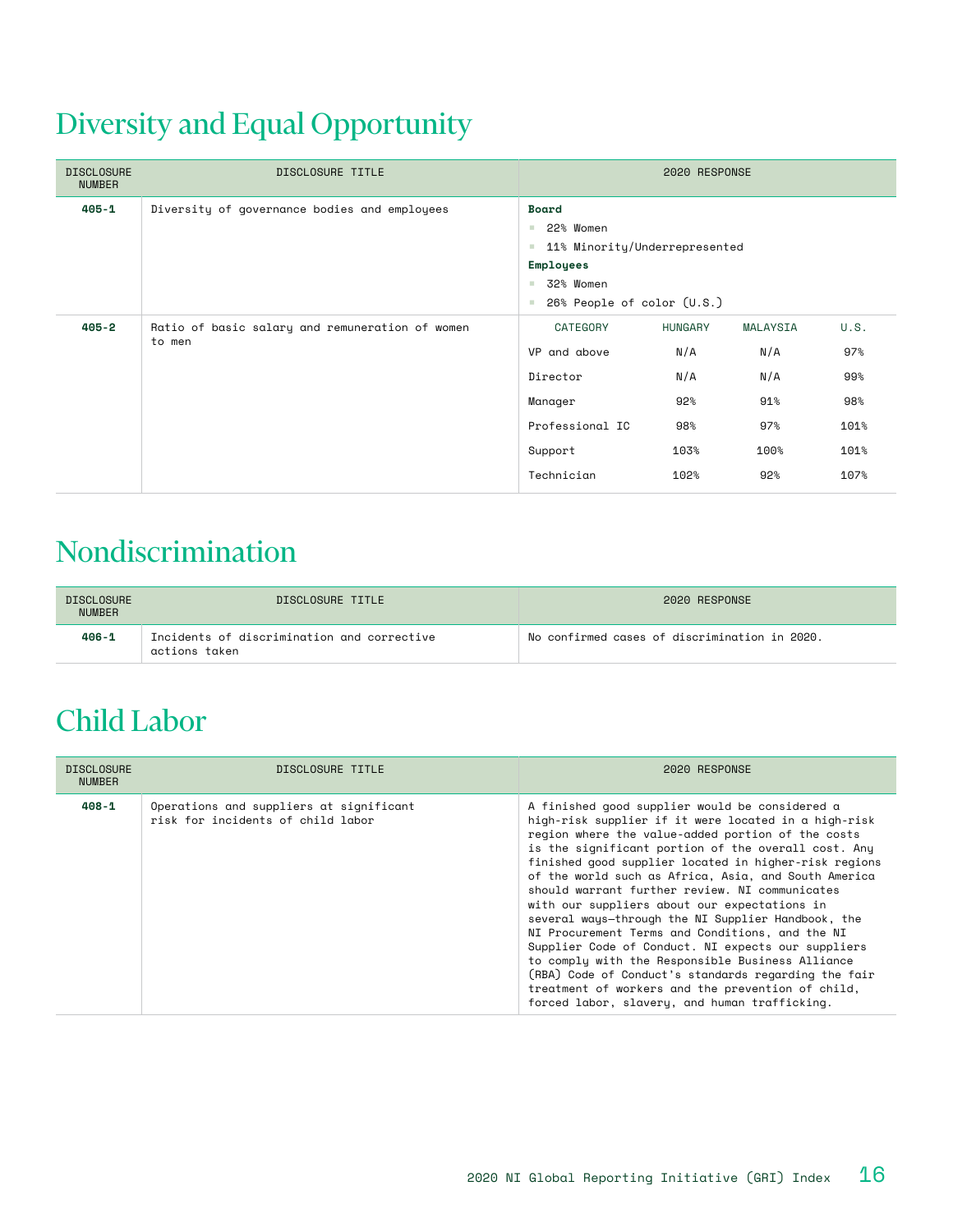## Forced or Compulsory Labor

| <b>DISCLOSURE</b><br><b>NUMBER</b> | DISCLOSURE TITLE                                                                            | 2020 RESPONSE                                                                                                                                                                                                                                                                                                                                                                                                                                                                                                                                                                                                                                                                                                                                                                                                          |
|------------------------------------|---------------------------------------------------------------------------------------------|------------------------------------------------------------------------------------------------------------------------------------------------------------------------------------------------------------------------------------------------------------------------------------------------------------------------------------------------------------------------------------------------------------------------------------------------------------------------------------------------------------------------------------------------------------------------------------------------------------------------------------------------------------------------------------------------------------------------------------------------------------------------------------------------------------------------|
| $409 - 1$                          | Operations and suppliers at significant risk<br>for incidents of forced or compulsory labor | A finished good supplier would be considered a<br>high-risk supplier if it were located in a high-risk<br>region where the value-added portion of the costs<br>is the significant portion of the overall cost. Any<br>finished good supplier located in higher-risk regions<br>of the world such as Africa. Asia, and South America<br>should warrant further review. NI communicates with<br>our suppliers about our expectations in several<br>ways-through the NI Supplier Handbook, the NI<br>Procurement Terms and Conditions, and the NI Supplier<br>Code of Conduct. NI expects our suppliers to comply<br>with the Responsible Business Alliance (RBA) Code of<br>Conduct's standards regarding the fair treatment of<br>workers and the prevention of child, forced labor,<br>slavery, and human trafficking. |

#### Local Communities

| <b>DISCLOSURE</b><br><b>NUMBER</b> | DISCLOSURE TITLE                                                                            | 2020 RESPONSE                                                                                                                                                                             |
|------------------------------------|---------------------------------------------------------------------------------------------|-------------------------------------------------------------------------------------------------------------------------------------------------------------------------------------------|
| 413-1                              | Operations with local community engagement, impact<br>assessments, and development programs | In September 2020, NI Debrecen joined the Debrecen<br>Mob challenge organized by EDC Debrecen, which<br>has a goal to promote active and sustainable<br>transportation.                   |
|                                    |                                                                                             | During the program, 77 of our colleagues traveled<br>nearly 15,000 km in a sustainable manner, saving<br>4,000 kg of CO <sub>2</sub> . This equates to burning 1,700 liters<br>of petrol. |
|                                    |                                                                                             | NI Debrecen has been awarded and recognized by<br>the City of Debrecen for its environmentally<br>conscious approach to developing the built and<br>natural environment.                  |
| 413-2                              | Operations with significant actual and potential<br>negative impacts on local communities   | The NI sites do not have significant impacts on local<br>communities and there are no identified potential<br>significant negative impacts on local communities.                          |

## Public Policy

| <b>DISCLOSURE</b><br><b>NUMBER</b> | DISCLOSURE TITLE        | 2020 RESPONSE |
|------------------------------------|-------------------------|---------------|
| $415 - 1$                          | Political contributions | None          |